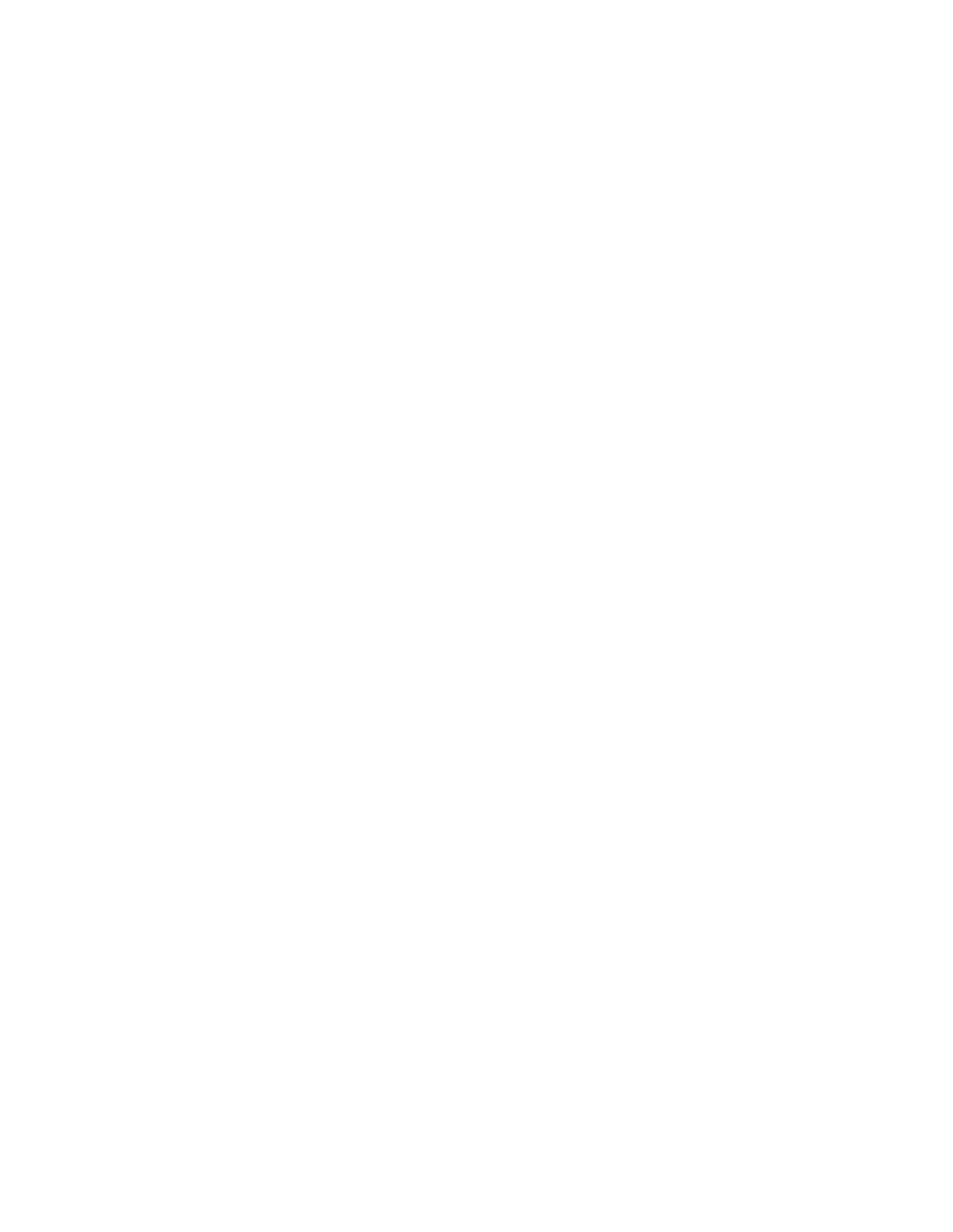NEI 06-06 [Revision 6]

# Nuclear Energy Institute

# Fitness for Duty Program Guidance for New Nuclear Power Plant Construction **Sites**

November 2011

*Nuclear Energy Institute, 1776 I Street N. W., Suite 400, Washington D.C. (202.739.8000)*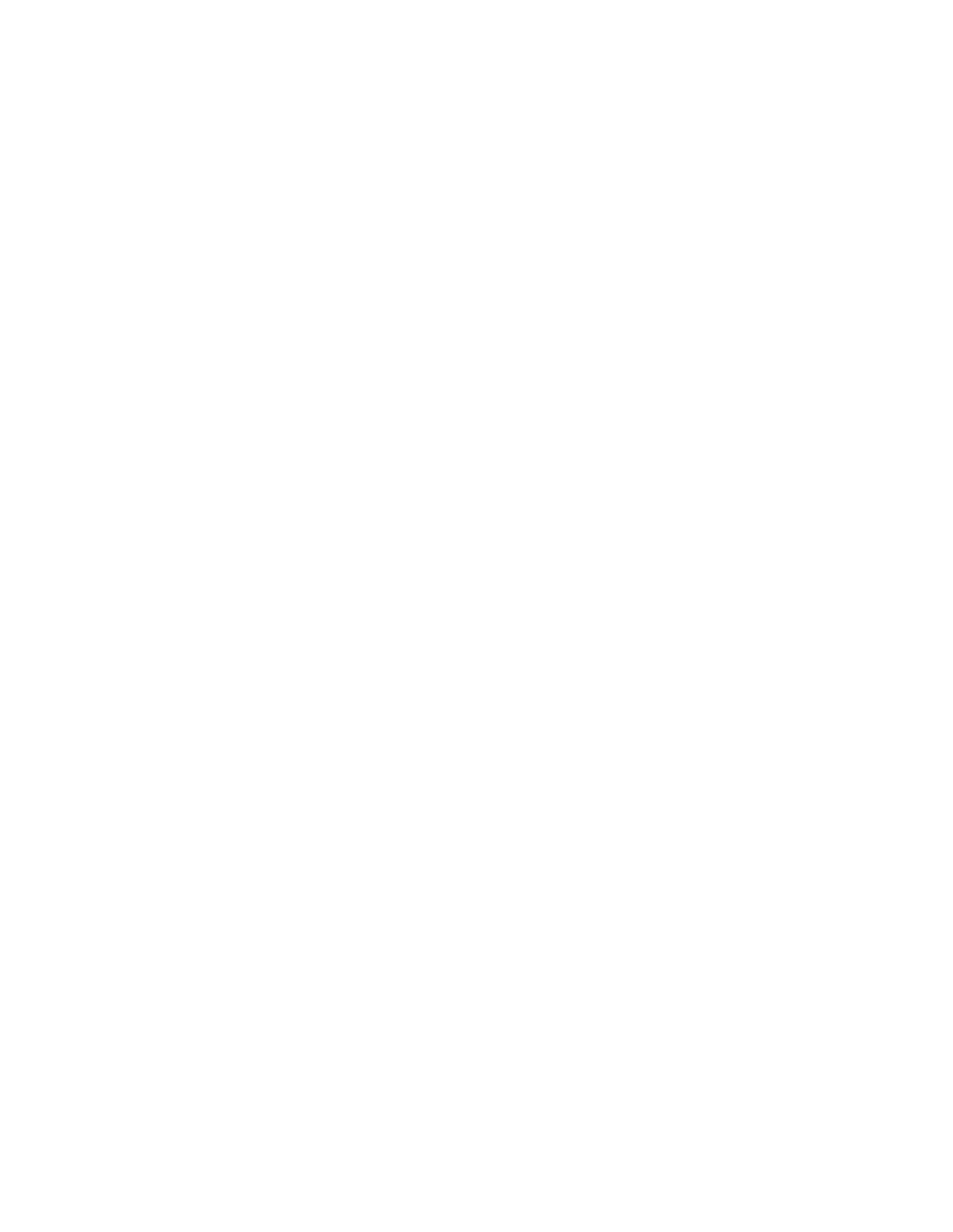# ACKNOWLEDGEMENTS

This document, NEI 06-06, *Fitness for Duty Guidance for New Nuclear Power Plant Construction Sites*, was developed by selected members of the NEI New Plant Security Task Force, selected members of the PADS/AA/FFD Task Force and the New Plant FFD Task Force. These industry professionals, experts on construction practices and fitness for duty programs, drawing upon practical lessons learned during the application of the previous requirements, provided valuable insights to update the program guidance. The changes provide a more efficient and effective program. NEI also wishes to acknowledge the extensive review and comment by those industry representatives who shaped the final form of this document:

Lawrence Brown, Shaw Power Group Ron Casey, Entergy Peter Defilippi, Westinghouse Electric Company Nelson Martin, Dominion John Oddo, Shaw Power Group Sue Techau, Exelon Robert Kelm, NEI David Kline, NEI

# **NOTICE**

Neither NEI, nor any of its employees, members, supporting organizations, contractors, or consultants make any warranty, expressed or implied, or assume any legal responsibility for the accuracy or completeness of, or assume any liability for damages resulting from any use of, any information apparatus, methods, or process disclosed in this report or that such may not infringe privately owned rights.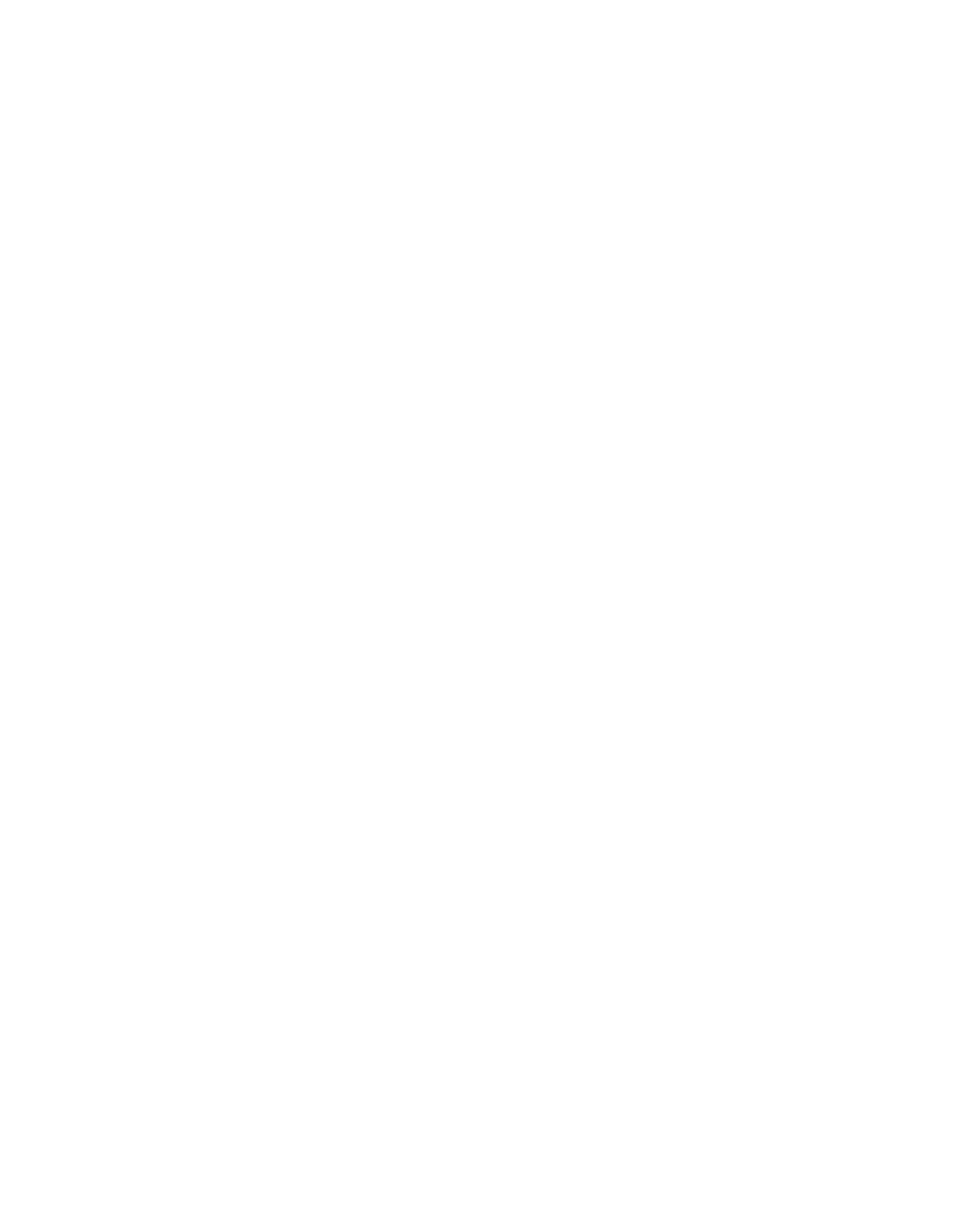# EXECUTIVE SUMMARY

This document, NEI 06-06, *Fitness for Duty Guidance for New Nuclear Power Plant Construction Sites*, has been designed to establish program level consistency in Fitness for Duty Programs for new plant construction sites throughout the nuclear power industry in the implementation of 10 CFR Part 26 Fitness for Duty Program requirements.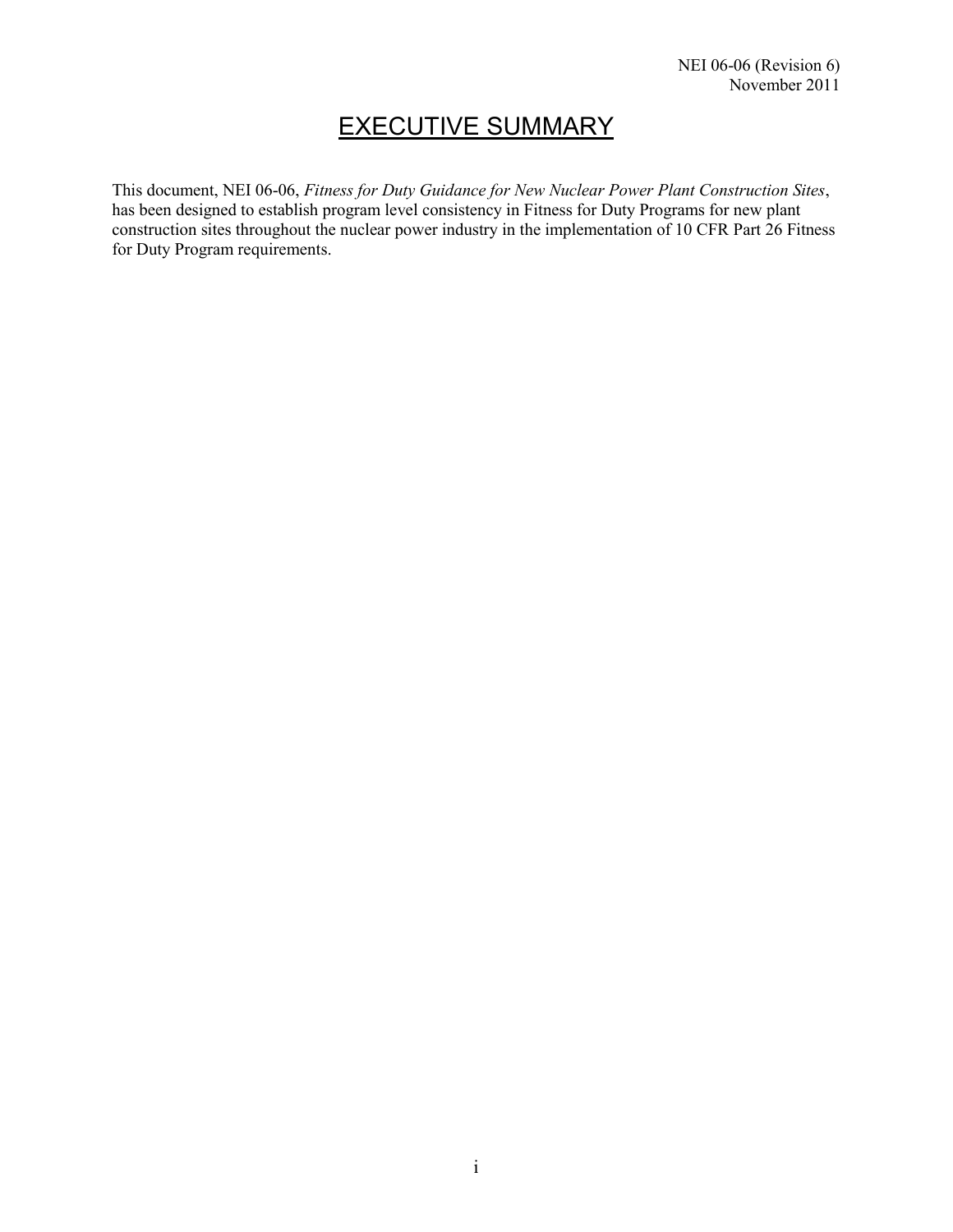NEI 06-06 (Revision 6) November 2011

[This page intentionally left blank.]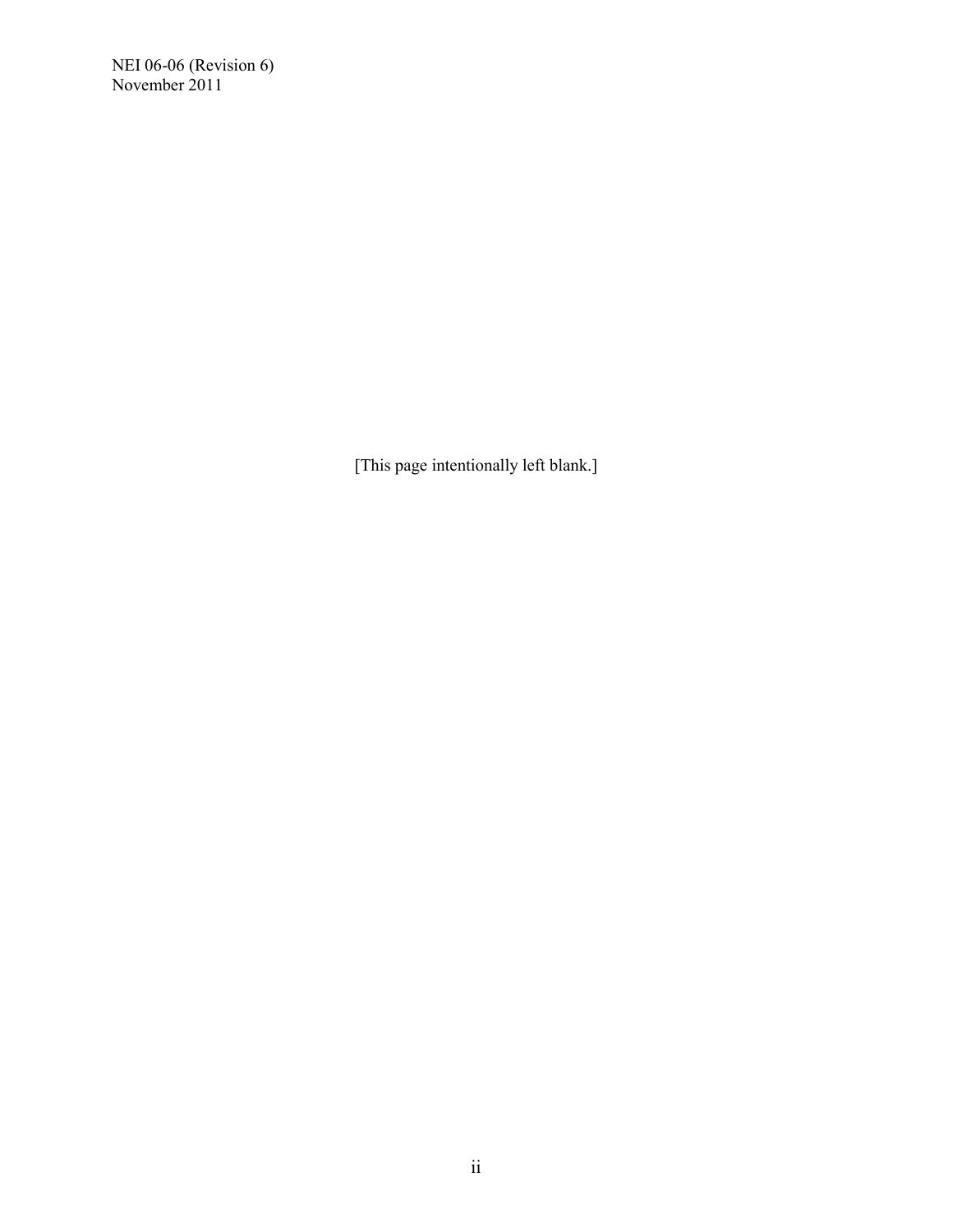# TABLE OF CONTENTS

| 1              |            |                                                                                                                                                   |                                                                                                                                      |  |
|----------------|------------|---------------------------------------------------------------------------------------------------------------------------------------------------|--------------------------------------------------------------------------------------------------------------------------------------|--|
| $\overline{2}$ |            |                                                                                                                                                   |                                                                                                                                      |  |
|                | 2.1        |                                                                                                                                                   |                                                                                                                                      |  |
|                | 2.2        |                                                                                                                                                   |                                                                                                                                      |  |
| 3              |            |                                                                                                                                                   |                                                                                                                                      |  |
|                | <b>3.1</b> | 3.1.1<br>3.1.2                                                                                                                                    | Persons constructing or directing the construction of safety- or security-                                                           |  |
|                |            | 3.1.3                                                                                                                                             |                                                                                                                                      |  |
|                | 3.2        | 3.2.1                                                                                                                                             | NO LATER THAN THE RECEIPT OF SNM IN THE FORM OF FUEL ASSEMBLIES 4                                                                    |  |
|                | 3.3        | PRIOR TO THE EARLIER OF WHEN THE COMMISSION MAKES ITS 10 CFR 52.103(G)<br>FINDING, THE LICENSEE'S RECEIPT OF FUEL ASSEMBLIES ON SITE, OR WHEN THE |                                                                                                                                      |  |
|                | 3.4        | 3.4.1                                                                                                                                             | PRIOR TO THE CONDUCT OF THE FIRST FULL-PARTICIPATION EMERGENCY<br>PREPAREDNESS EXERCISE UNDER 10 CFR PART 50, APP. E, SECTION F.2.A5 |  |
| $\overline{4}$ |            |                                                                                                                                                   |                                                                                                                                      |  |
| 5              |            |                                                                                                                                                   |                                                                                                                                      |  |
|                | 5.1        | 5.1.1<br>5.1.2                                                                                                                                    |                                                                                                                                      |  |
|                | 5.2        |                                                                                                                                                   |                                                                                                                                      |  |
|                | 5.3        |                                                                                                                                                   |                                                                                                                                      |  |
|                | 5.4        |                                                                                                                                                   |                                                                                                                                      |  |
|                | 5.5        | 5.5.1<br>5.5.2<br>5.5.3<br>5.5.4<br>5.5.5                                                                                                         | <b>DETERMINING POSITIVE TEST RESULTS FOR ALCOHOL  14</b>                                                                             |  |
| 6              |            |                                                                                                                                                   |                                                                                                                                      |  |
|                | 6.1        |                                                                                                                                                   |                                                                                                                                      |  |
|                | 6.2        |                                                                                                                                                   |                                                                                                                                      |  |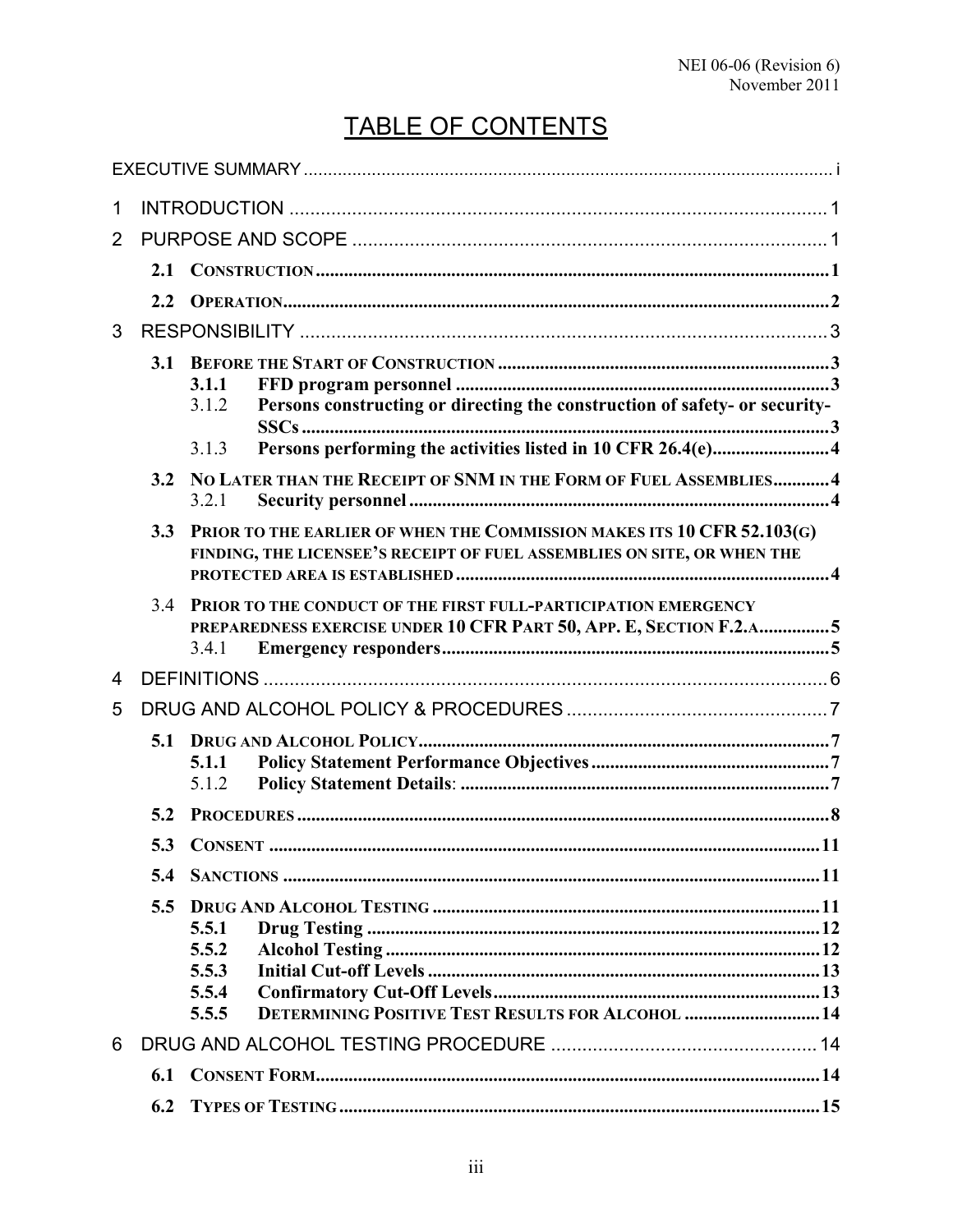|     | 6.2.1  |                                                                               |     |
|-----|--------|-------------------------------------------------------------------------------|-----|
|     | 6.2.2  |                                                                               |     |
|     | 6.2.3  |                                                                               |     |
| 6.3 |        |                                                                               |     |
|     | 6.3.1  |                                                                               |     |
|     | 6.3.2  |                                                                               |     |
|     | 6.3.3  |                                                                               |     |
|     | 6.3.4  |                                                                               |     |
|     | 6.3.5  | Failure to comply with Random Testing Program Requirements 19                 |     |
|     | 6.3.6  | <b>Construction Site Entity Actions When an Individual Fails To Comply 20</b> |     |
|     | 6.3.7  |                                                                               |     |
| 6.4 |        | SPECIMEN COLLECTION AND LABORATORY SPECIMEN ANALYSIS20                        |     |
|     | 6.4.1  |                                                                               |     |
|     | 6.4.2  |                                                                               |     |
|     | 6.4.3  |                                                                               |     |
|     | 6.4.4  |                                                                               |     |
|     |        |                                                                               |     |
|     | 6.4.5  | Point-of-collection (POC) Alternate Specimen Collection and Alcohol           |     |
|     | 6.4.6  | Interpretation of Testing Results and Follow-up Activities 23                 |     |
| 6.5 |        |                                                                               |     |
|     |        |                                                                               |     |
| 6.6 |        |                                                                               |     |
| 6.7 |        |                                                                               |     |
| 6.8 |        |                                                                               |     |
| 6.9 |        |                                                                               |     |
|     |        |                                                                               |     |
|     | 6.10.1 |                                                                               |     |
|     | 6.10.2 |                                                                               |     |
|     | 6.10.3 | Forty (40) Years or until the NRC Determines Records are no longer            |     |
|     |        |                                                                               |     |
|     | 6.10.4 |                                                                               |     |
|     | 6.10.5 | For the length of employment by or contractual relationship with the          |     |
|     |        |                                                                               | .28 |
|     | 6.10.6 | For the time the FFD program follows tests for drugs in addition to those     |     |
|     |        |                                                                               |     |
|     | 6.10.7 |                                                                               |     |
|     | 6.10.8 |                                                                               |     |
|     |        |                                                                               |     |
|     |        |                                                                               |     |
|     |        | 6.12 ANNUAL PROGRAM PERFORMANCE REPORTS FOR THE FFD PROGRAM 30                |     |
|     |        |                                                                               |     |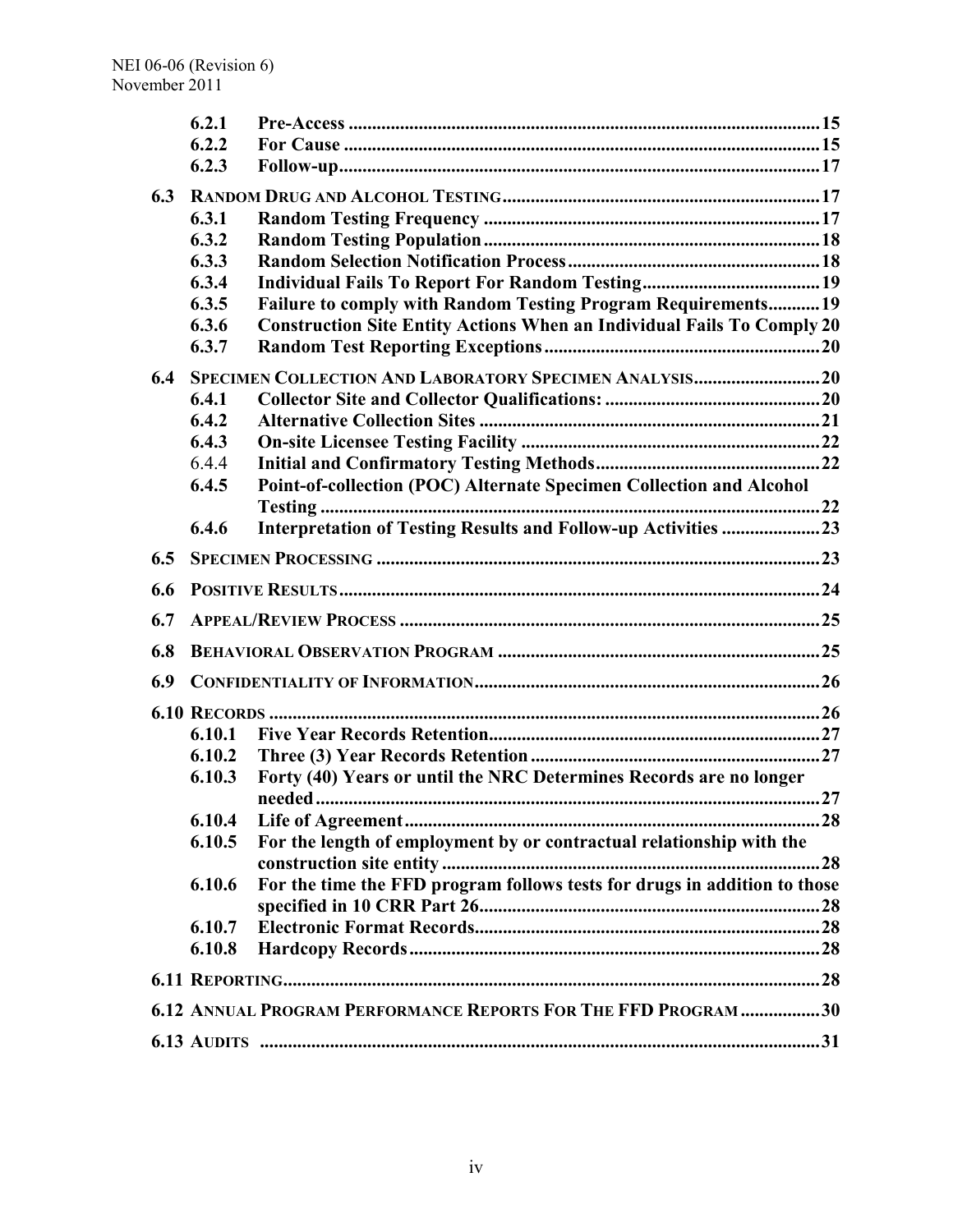# FITNESS FOR DUTY PROGRAM GUIDANCE FOR NEW NUCLEAR POWER PLANT CONSTRUCTION SITES

# 1 INTRODUCTION

This document, NEI 06-06, *Fitness for Duty Guidance for New Nuclear Power Plant Construction Site*s, has been designed to further define implementation criteria for new plant construction throughout the nuclear power industry in the implementation of 10 CFR Part 26, Subpart K, "*Fitness for Duty Programs for Construction*." The criteria defined in this document are required for each new plant construction site, with a plant under construction, and shall remain in effect until the FFD program for operation is implemented. This document does not address those individuals required by 10 CFR Part 26.4(e) and (f) whose duties require the individual to be included in the full 10 CFR Part 26 Fitness for Duty (FFD) program. These individuals are maintained within a FFD program managed by an NRC licensee or an approved contractor/vendor (C/V) of a licensee company.

NEI 06-06 provides the construction site entity a process to authorize and maintain a worker's status in the construction site entity**'s FFD** Program in order to allow an individual to work on a construction site. It is acknowledged that the construction site entities implementing this guidance will include United States Nuclear Regulatory Commission (NRC) licensees; contractor/vendors (C/V); applicants for, or holders of, a Combined License (COL), Construction Permit (CP) or Limited Work Authorization (LWA); or other entities authorized by the NRC and shall hereafter be referred to as "construction site entities."

# 2 PURPOSE AND SCOPE

# **2.1 CONSTRUCTION**

This document is applicable to a construction site entity and applies only to the construction site workforce as defined in Section 4. It has been designed to provide a standard industry approach in establishing and implementing a FFD program for evaluating the suitability of personnel for whom access to the construction site has been requested. This standard approach ensures consistent application of regulations and is intended to serve as the FFD Program description for COL applications as required in 10 CFR Part 52.

The FFD program described herein applies only to construction activities on safety- and security-related SSCs that are performed on the construction site where the new power reactor will be installed and operated.

The construction site entity must determine whether the site activity is a construction activity as defined in 10 CFR Part 26.5. Therefore, if the activity is being performed to fabricate, erect, integrate, and test a safety- or security-related SSC, and the installation of their foundations, including the placement of concrete, the FFD program as defined in this document must apply to those individuals. This would include individuals who are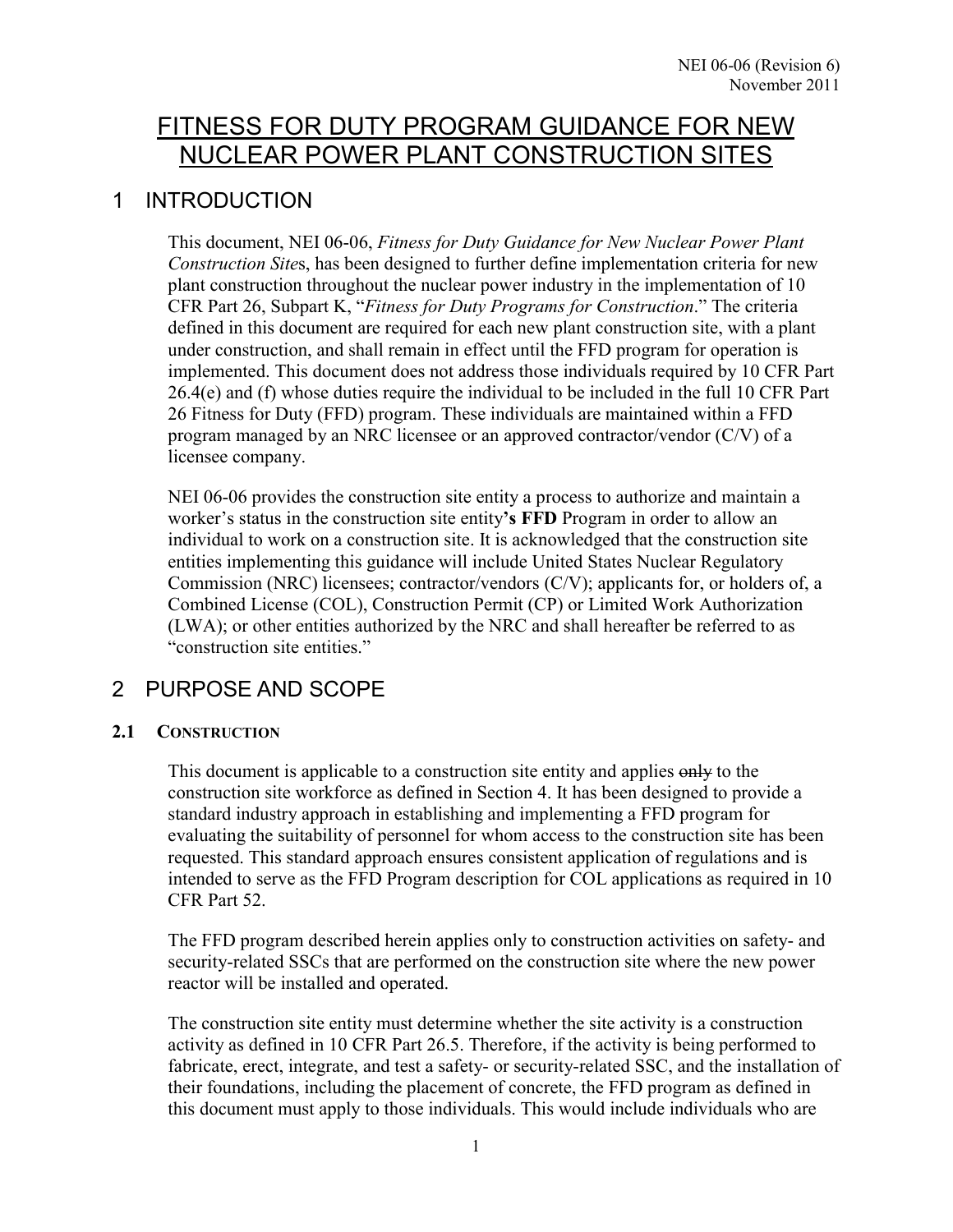directed or supervising the installation of engineered backfill (e.g., dirt) designated or determined to be safety-related (i.e., safety-related dirt) because it is part of the engineered fabric of the safety-related foundation for example, the FFD Program for Construction applies to persons who:

- Produce concrete to be used for security- or safety-related structures and build or fabricate foundations for those particular SSCs;
- Fabricate safety-related emergency diesel generator buildings or install associated safety-related tanks, electrical and piping systems, and support systems;
- Weld or fabricate bullet resisting physical barriers and vital areas required by the Security Plan;
- Install and test vehicle control measures, personnel access control, intrusion detection systems, and contraband search equipment required by the Security Plan;
- Test safety- or security-related SSCs (e.g., motor-operated valves) or conduct benchtesting of safety-related relief valves prior to installation in the nuclear power plant (this is not to include, for example, warehouse receipt inspection/testing or a mechanical/electrical shop located outside the construction OCA);
- Integrate (i.e., welding, bolting, wiring, or connecting) safety- or security-related prefabricated modules to other safety- or security-related modules, structures, or systems; and,
- Install or fabricate security blast walls, install cable trays, pull electrical cables, or lay sensory electronics for safety- or security-related SSCs.

Construction activities conducted at facilities off-site such as another location, city, state, or outside of the U.S. would not be subject to the program described herein.

# **2.2 OPERATION**

Management and oversight personnel, listed below, shall be subject to a full operating plant FFD program that meets the requirements of 10 CFR Part 26, subparts A through H, N, and O. NEI 06-06 will not provide implementing guidance for these personnel because these persons are required to be screened and maintained within an operating plant's or an approved C/V's FFD program defined in the NRC-approved licensing document.

- security personnel required by the NRC,
- $\blacksquare$  those who perform quality assurance/quality control/quality verification activities related to safety- or security-related construction activities,
- individuals directly involved in witnessing or determining inspections, tests, and analyses (ITAAC) certification,
- $\Box$  designated individuals to monitor the fitness of individuals,
- individuals responsible for oversight and implementation of the licensee fitness-forduty and access authorization programs, and
- second-level and higher supervisors and managers.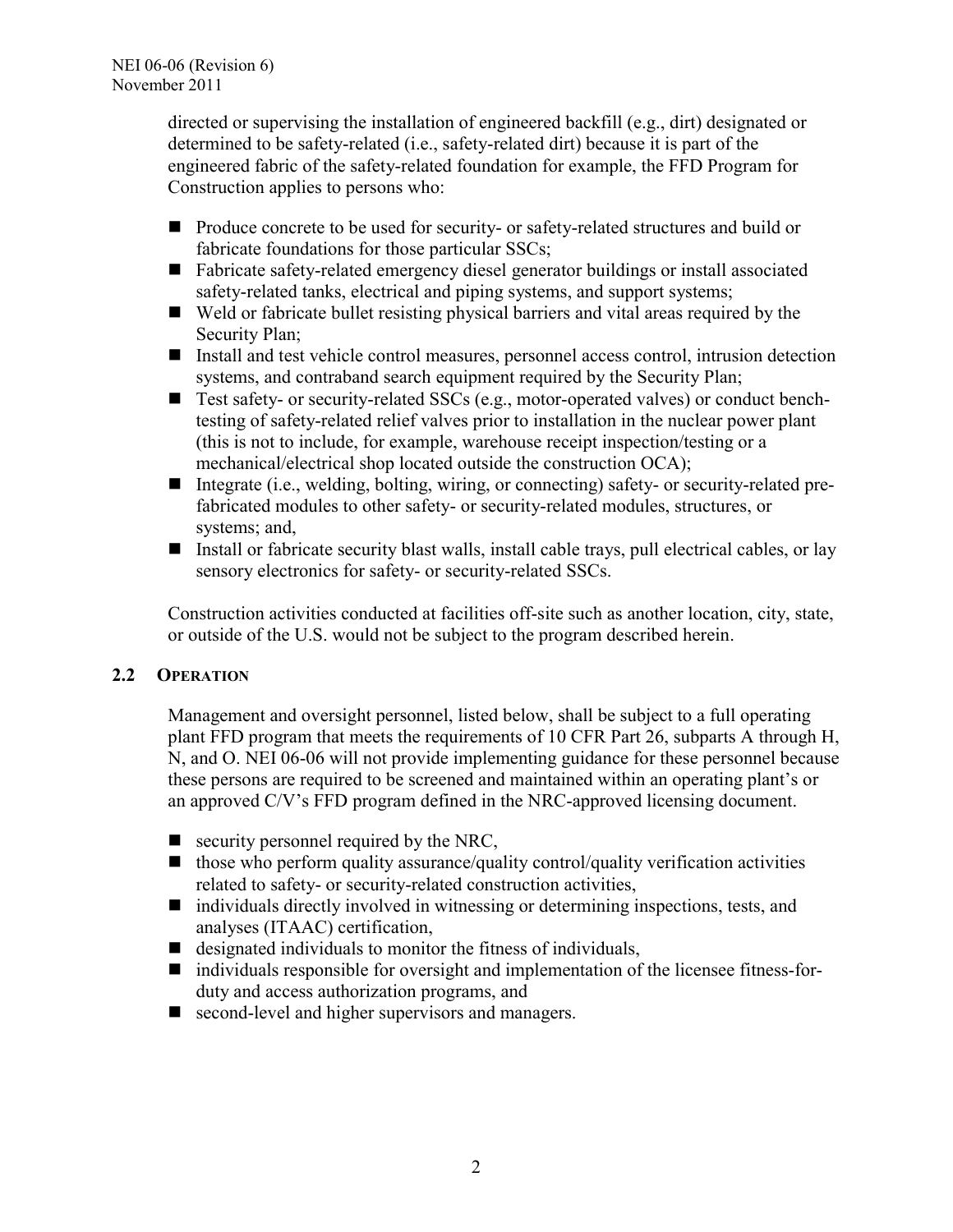# 3 RESPONSIBILITY

Each construction site entity is responsible to the NRC for ensuring that the applicable FFD program/program elements of 10 CFR Part 26 are implemented and effective at their construction sites including those implemented by an C/V.

Each construction site entity approving a C/V program shall ensure the latest revision of this document has been provided to each of its C/Vs for use and require that the criteria herein be met. Audits are used to assure that licensee and licensee-approved C/V programs supporting the fitness for duty program for the construction site meet regulatory requirements. Construction site entities are responsible for ensuring that program deficiencies are corrected.

Each construction site entity is responsible to ensure that its FFD program at the construction site is implemented for individuals who perform certain activities during the full lifecycle of construction, i.e., as the construction site transitions to an operational mode. As summarized below and in Table 1, the applicability of specific 10 CFR Part 26 requirements is based on the conduct of certain activities (e.g., receipt of nuclear fuel onsite) and the roles and responsibilities of certain individuals. For example, although not part of a 10 CFR Part 26, Subpart K, FFD program, the fatigue provisions in 10 CFR Part 26, Subpart I, are applied to security officers required by the NRC when a construction site is in receipt of special nuclear material in the form of fuel assemblies (10 CFR 26.4(e)(1)). Furthermore, FFD requirements become more comprehensive as the site transitions through construction towards an operational *mode.*

# **3.1 BEFORE THE START OF CONSTRUCTION**

Licensees and entities must have fully functional FFD program with procedures/instructions in place and approved prior to allowing individuals subject to the requirements of 10 CFR Part 26 to construct or direct the construction of a nuclear power plant.

# **3.1.1 FFD program personnel**

An FFD program (that includes all requirements of 10 CFR Part 26, except Subparts I and K, and at the licensee's or other entity's discretion Subpart C) is needed for FFD program personnel involved in the day-to-day operations of the FFD program and whose duties require them to have the type of access or perform the duties as described in 10 CFR  $26.4(g)(1)-(5)$ .

# 3.1.2 **Persons constructing or directing the construction of safety- or security-SSCs**

An FFD program for reactor construction (such as a Subpart K program) will be needed for persons constructing or directing the construction of safety- or security-related SSCs as described in 10 CFR 26.4(f). A licensee can also elect to implement an FFD program that includes all requirements of 10 CFR Part 26, except Subparts I and K, for the individuals listed in 10 CFR 26.4(f).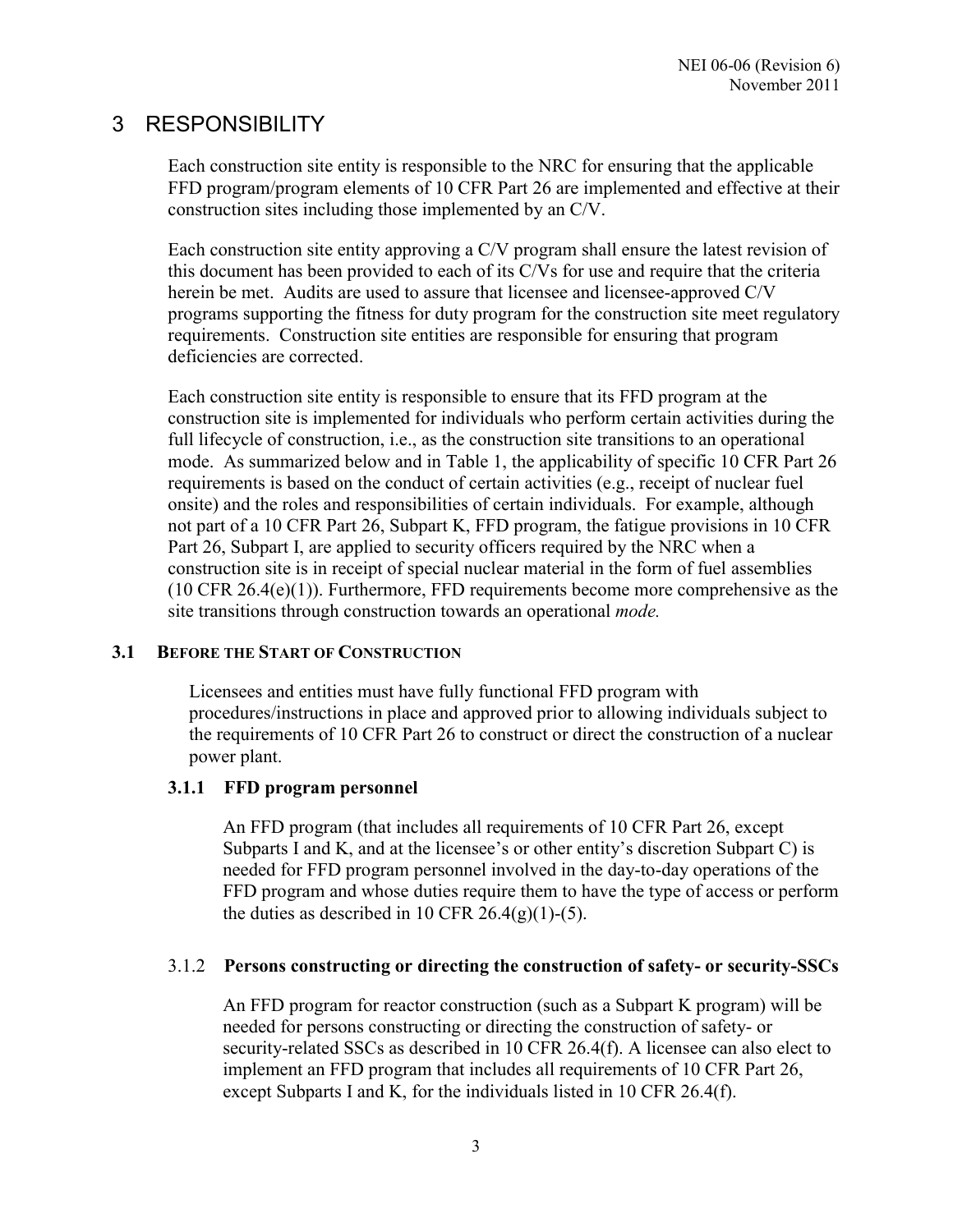1

# 3.1.3 **Persons performing the activities listed in 10 CFR 26.4(e)**

Licensees must have an FFD program that includes all requirements of 10 CFR Part 26, except Subparts I and K, for all persons performing the activities listed in 10 CFR 26.4(e), such as those: serving as security personnel required by the NRC; performing quality assurance, quality control, or quality verification activities; implementing a fitness monitoring program; witnessing or determining inspections, tests, and analysis under 10 CFR Part 52; supervising/managing (above  $1<sup>st</sup>$  line supervisors) the construction of safety- or security-related SSCS; or directing or implementing the access authorization program and those, in part, who have certain access or decision-making authority. For security personnel required by the NRC, this FFD program only applies before the receipt of special nuclear material in the form of fuel assemblies.

# **3.2 NO LATER THAN THE RECEIPT OF SNM IN THE FORM OF FUEL ASSEMBLIES***<sup>1</sup>*

## 3.2.1 **Security personnel**

For security personnel required by the NRC, licensees must implement an FFD program that includes all requirements of 10 CFR Part 26, excluding Subpart K, no later than the receipt of SNM in the form of fuel assemblies, for security personnel as required by 10 CFR 26.4(e)(1). Note that if an entity is not in receipt of fuel assemblies prior to when the Commission makes its 10 CFR 52.103(g) finding or the establishment of a protected area, then security personnel would be subject to Section 3.1.3 above until the licensee or other entity reaches the milestone in Section 3.3 below.

## **3.3 PRIOR TO THE EARLIER OF WHEN THE COMMISSION MAKES ITS 10 CFR 52.103(G) FINDING, THE LICENSEE'S RECEIPT OF FUEL ASSEMBLIES ON SITE, OR WHEN THE PROTECTED AREA IS ESTABLISHED**

Licensees must implement an FFD program that includes all requirements, except Subpart K, for all personnel performing the duties described in 10 CFR 26.4(a)(1)-(5). These duties include operating or directing the operation of safetysignificant systems or components; performing health physicists or chemistry duties as a member of the onsite emergency response organization minimum shift complement; performing the duties of a fire brigade member who is responsible for understanding the effects of a fire and fire suppressants on safe shutdown capability; performing maintenance or onsite directing of the maintenance of safety-significant SSCs; or performing security duties as security personnel.

Licensees must implement an FFD program that meets all requirements of 10 CFR Part 26, except 10 CFR 26.205 through 26.209 and Subpart K, for all personnel granted unescorted access to the protected areas by the licensees in 10

 $1$  Each licensee who possesses, stores, or uses special nuclear material of low strategic significance (e.g., new or unirradiated fuel assemblies) at a fixed site or contiguous sites, except those who are licensed to operate a nuclear power reactor pursuant to 10 CFR Part 50, shall implement the requirements of 10 CFR 73.67(f) and (g).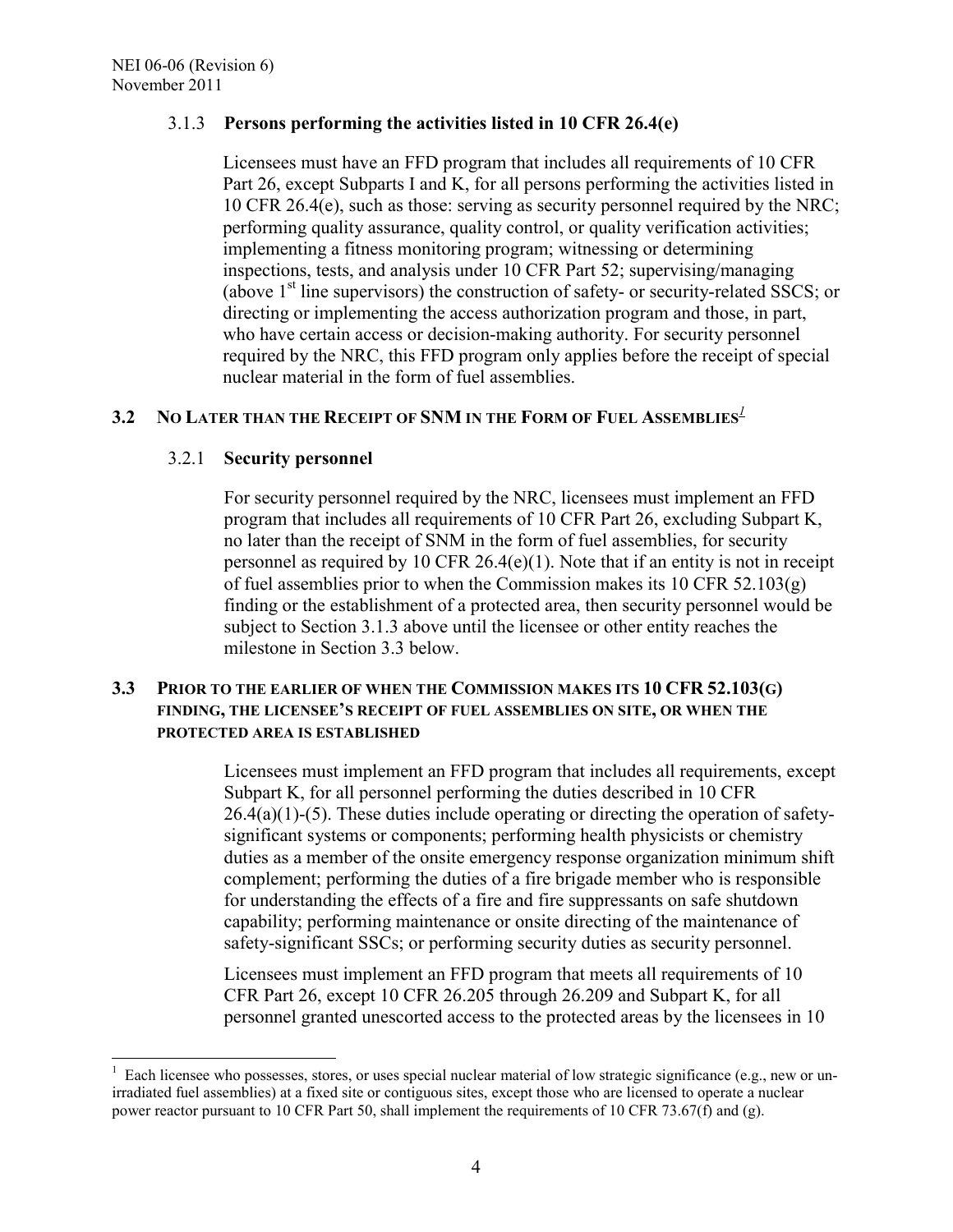CFR 26.3(a) and, as applicable, 10 CFR 26.3(c) and who do not perform the duties described in 10 CFR 26.4(a).

## 3.4 **PRIOR TO THE CONDUCT OF THE FIRST FULL-PARTICIPATION EMERGENCY PREPAREDNESS EXERCISE UNDER 10 CFR PART 50, APP. E, SECTION F.2.A**

# 3.4.1 **Emergency responders**

Licensees must implement an FFD program that includes all requirements of 10 CFR Part 26, except 10 CFR 26.205 through 26.209 and Subpart K, for all persons who are required by a licensee in 10 CFR 26.3(a) and, as applicable, 10 CFR 26.3(c) to physically report to the licensee's Technical Support Center (TSC) or Emergency Operations Facility (EOF) by licensee emergency plans and procedures.

| <b>Item</b>    | <b>Persons Subject to FFD</b>                               | <b>10 CFR Part 26</b> | <b>Milestone</b>                                                                                                                                                                                                | <b>10 CFR Part 26</b>                                    |
|----------------|-------------------------------------------------------------|-----------------------|-----------------------------------------------------------------------------------------------------------------------------------------------------------------------------------------------------------------|----------------------------------------------------------|
|                | Program                                                     | Requirement           | (e.g. timeline)                                                                                                                                                                                                 | <b>Subparts</b>                                          |
| 1              | Construction (workers and<br>first line supervisors)        | 10 CFR 24.4(f)        | Prior to initiating 10<br>CFR Part 26<br>construction activities                                                                                                                                                | Subpart K or<br>Subparts A-H, N and<br>$\Omega$          |
| 2              | Construction (management)<br>and oversight personnel)       | 10 CFR 26.4(e)        | Prior to initiating 10<br>CFR Part 26<br>construction activities                                                                                                                                                | Subparts A-H, N and<br>$\Omega$                          |
|                |                                                             | 10 CFR $26.4(e)(1)$   | Prior to fuel assemblies<br>being received on site                                                                                                                                                              | Subparts A-H, N and<br>$\Omega$                          |
|                | <b>Security Personnel</b>                                   | 10 CFR $26.4(a)(5)$   | Prior to the earlier of:<br>Licensee's<br>A.<br>receipt of fuel<br>assemblies on site<br>or<br>Establishment<br>$\mathbf{B}$ .<br>of a protected area<br>or<br>$C_{\cdot}$<br>The 10 CFR<br>$52.103(g)$ finding | Subparts A-H, N and<br>$\Omega$                          |
| $\overline{4}$ | FFD Program Personnel                                       | 10 CFR 26.4(g)        | Prior to initiating 10<br>CFR Part 26<br>construction activities                                                                                                                                                | Subparts A, B, D-H,<br>N O and possibly C                |
| 5              | Persons required to physically<br>report to the TSC and EOF | 10 CFR 26.4(c)        | Prior to the conduct of<br>the first full-<br>participation emergency<br>preparedness exercise<br>under 10 CFR Part 50,<br>Appendix E, Section<br>F.2.a                                                         | Subparts A-l, N and<br>O except for 10 CFR<br>26.205-209 |

# **Table 3-1—FFD Program Applicability and Milestones**

Notes:

**1.** The FFD program is typically described in Chapter 13.7 of the licensee's or other entity's Final Safety Analysis Report.

**2.** Construction site entities do not need to establish license conditions for the above milestones since the implementation requirements are described in 10 CFR Part 26. See Staff Requirements Memorandum for SECY-05-0197, February 22, 2006.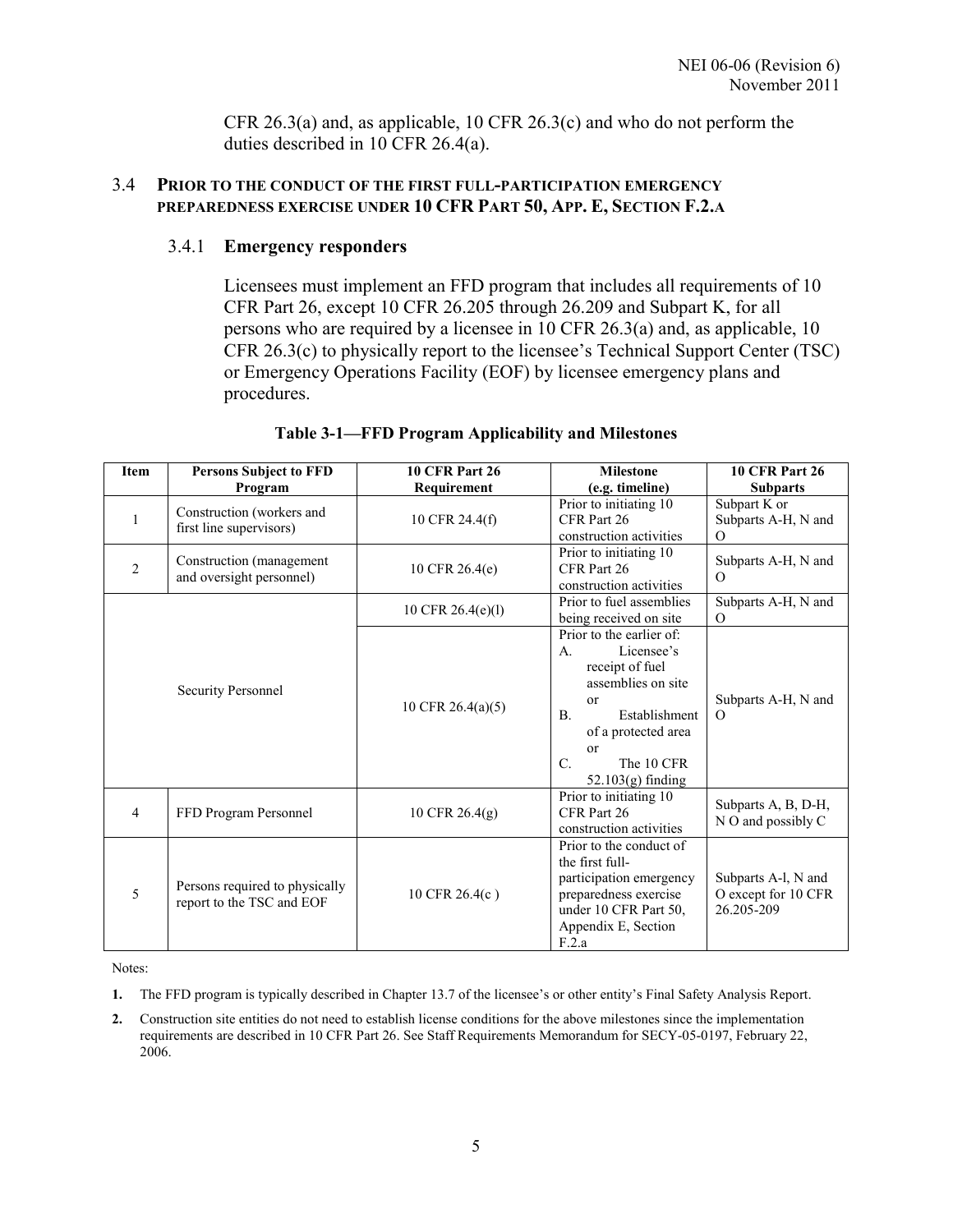# 4 DEFINITIONS

**Note**: These definitions expand upon but do not replace those found in regulatory documents. As used herein, any term that is not defined in this document but is defined in 10 CFR Part 26 has the meaning given in 10 CFR Part 26.

**Accident—**An incident including a:

- Work-related injury/illness—An injury or illness, resulting in an OSHA Recordable Incident,;
- Work-related motor vehicle accident—A significant on-site accident that occurs while an individual is in a vehicle performing construction site entity business, as defined the construction entity's procedures; or
- Radiation Exposure or Release of Radiation—For any event resulting in a radiation exposure or release of radiation in excess of regulatory limits.

**Construction Site**—The defined physical location (as pictorially illustrated or described in a construction site entity procedure) within or near the footprint of the new power reactor where safety- and security-related SSCs will be installed and operated when the plant begins operation. Nearby areas include, but are not limited to areas used to fabricate, erect, integrate, and test any safety- or security-related SSC's or materials used to fabricate, erect, integrate, and test safety- or security-related SSC's (e.g. producing the concrete to be used for the foundation of the reactor building in a facility).

**Construction Site Workforce**—Those personnel performing construction or directing the construction of safety or security-related SSCs. The personnel in the construction site workforce may be changed (not to be reduced further than those persons required by 10 CFR26.4(f)) for purposes of practical implementation.

**First Level Supervisors**—The first level supervisory position that does not perform manual work.

**Management and Oversight**—Personnel including:

- security personnel required by the NRC,
- $\blacksquare$  those who perform quality assurance/quality control/quality verification activities related to safety- or security-related construction activities,
- $\blacksquare$  individuals directly involved in witnessing or determining inspections, tests, and analyses (ITAAC) certification,
- $\blacksquare$  designated individuals to monitor the fitness of individuals,
- individuals responsible for oversight and implementation of the licensee fitness-forduty and access authorization programs, and
- second-level and higher supervisors and managers**.**

**To excess—**An individual: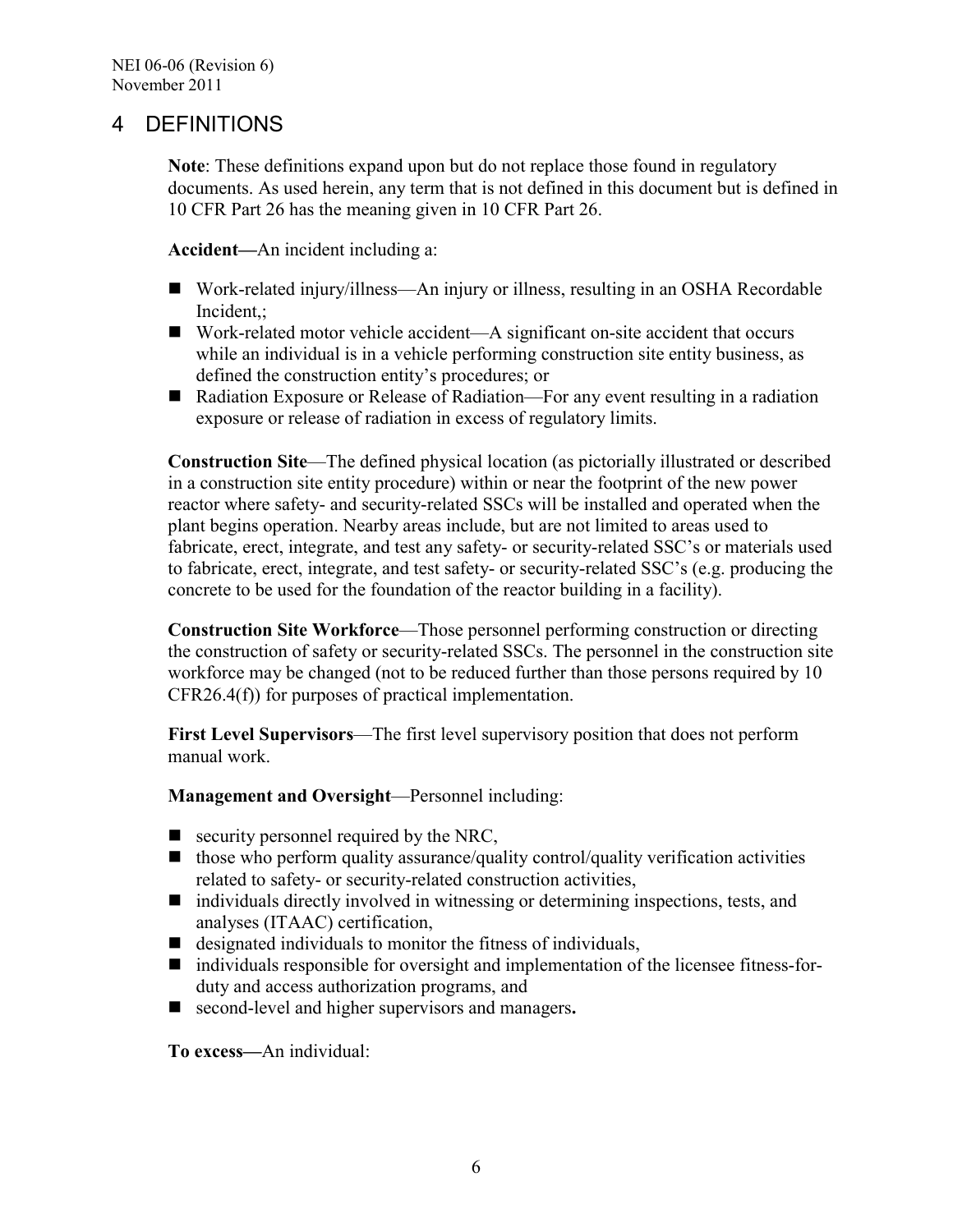- **E** consumed alcohol within the 5-hour abstinence period or while on the construction site;
- **E** consumed alcohol any time before entering the construction site and has a blood alcohol concentration of 0.02 BAC or higher; or
- is unfit for duty as determined by a 10 CFR 26.419 suitability and fitness evaluation.

**Significant illness or personal injury**—A determination or diagnosis made by a physician or other licensed healthcare professional.

**Significant property damage—**Damage, during construction, to any safety- or securityrelated SSC in excess of \$100,000.

**OSHA Recordable Incident—A** significant illness or personal injury to the individual which within 4 hours after the event is recordable under the Department of Labor standards contained in 29 CFR 1904.7.

# 5 DRUG AND ALCOHOL POLICY & PROCEDURES

# **5.1 DRUG AND ALCOHOL POLICY**

# **5.1.1 Policy Statement Performance Objectives**

Each construction site entity who implements an FFD program shall ensure that a clear, concise, written FFD policy statement is provided to individuals who are subject to the program. The policy statement must be written in sufficient detail to provide affected individuals with information on what is expected of them and what consequences may result from of the failure to adheree to the policy.

The construction site entity must develop a policy statement written to address the FFD performance objectives of 10 CFR 26.23. The performance objectives include the following:

- 1 That individuals are trustworthy and reliable as demonstrated by the avoidance of, for example, substance abuse;
- 2 That individuals are not under the influence of any substance, legal or illegal, or mentally or physically impaired from any cause, which in any way adversely affects their ability to safely and competently perform their duties;
- 3 That measures are established and implemented for the early detection of individuals who are not fit to perform their duties; the construction site is free from the presence and effects of illegal drugs and alcohol;
- 4 That the work places are free from the presence and effects of illegal drugs and alcohol; and,
- 5 That the effects of fatigue and degraded alertness on an individual's ability to safely and competently perform their duties are managed commensurate with maintaining public health and safety.

# 5.1.2 **Policy Statement Details**:

1 At a minimum, the written policy statement must state that: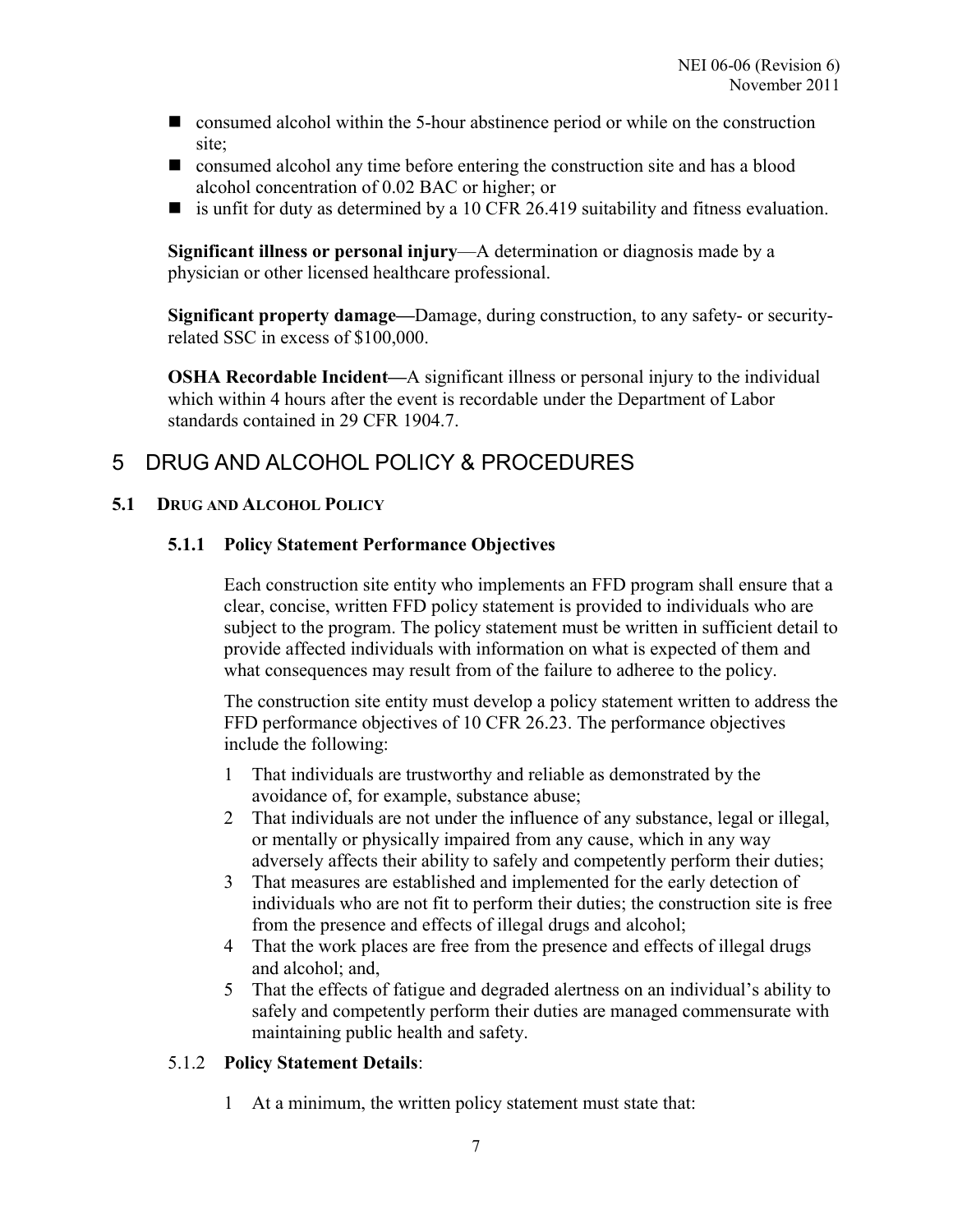- a. Using, selling, manufacturing, purchasing, transferring, dispensing, distributing, or possessing illegal drugs by any individual while on the construction site is strictly prohibited.
- b. Using, selling, purchasing, transferring, dispensing, distributing, or possessing alcohol by an individual subject to this program while on a construction site is strictly prohibited. Consumption of alcohol onsite or within 5 hours of performing construction work to safety-related or security-related SSCs is strictly prohibited. Abstinence from alcohol for the 5 hours preceding any scheduled work is considered to be the minimum that is necessary, but may not be sufficient, to ensure an individual is fit for duty
- c. An individual subject to the provisions of this document is required to notify the construction site entity of any legal action involving drugs or alcohol as required by the construction site entity policies.
- 2 Describe the consequences of the following actions:
	- a. The use, sale, or possession of illegal drugs on or off site;
	- b. The abuse of legal drugs and alcohol;
	- c. The use or possession of alcohol on site
- 3 Describe the requirement that individuals who are notified that they have been selected for random testing must report to the collection site within the time period specified by the licensee or other entity construction site entity;
- 4 Describe the actions that constitute a refusal to provide a specimen for testing; the consequences of a refusal to test; as well as the consequences of subverting or attempting to subvert the testing process;
- 5 Prohibit the consumption of alcohol, at a minimum
	- a. Within an abstinence period of 5 hours preceding the individual's arrival at the construction site, and
	- b. During the period of any tour of duty;
- 6 Convey that abstinence from alcohol for the 5 hours preceding any scheduled tour of duty is considered to be a minimum that is necessary, but may not be sufficient, to ensure that the individual is fit for duty;
- 7 Describe the consequences of violating the policy;
- 8 Describe the individual's responsibility to report legal actions;
- 9 Describe the responsibilities of management and oversight personnel to report FFD concerns;
- 10 Describe the individual's responsibility to report FFD concerns;
- 11 Describe the circumstances that constitute a significant on-site accident; and
- 12 Describe the appeal/review process.

## **5.2 PROCEDURES**

Construction site entity procedures must provide reasonable assurance that the individuals are fit to safely and competently perform their duties, and are trustworthy and reliable, as demonstrated by the avoidance of substance abuse. Construction site entities shall develop, implement, and maintain written procedures that address: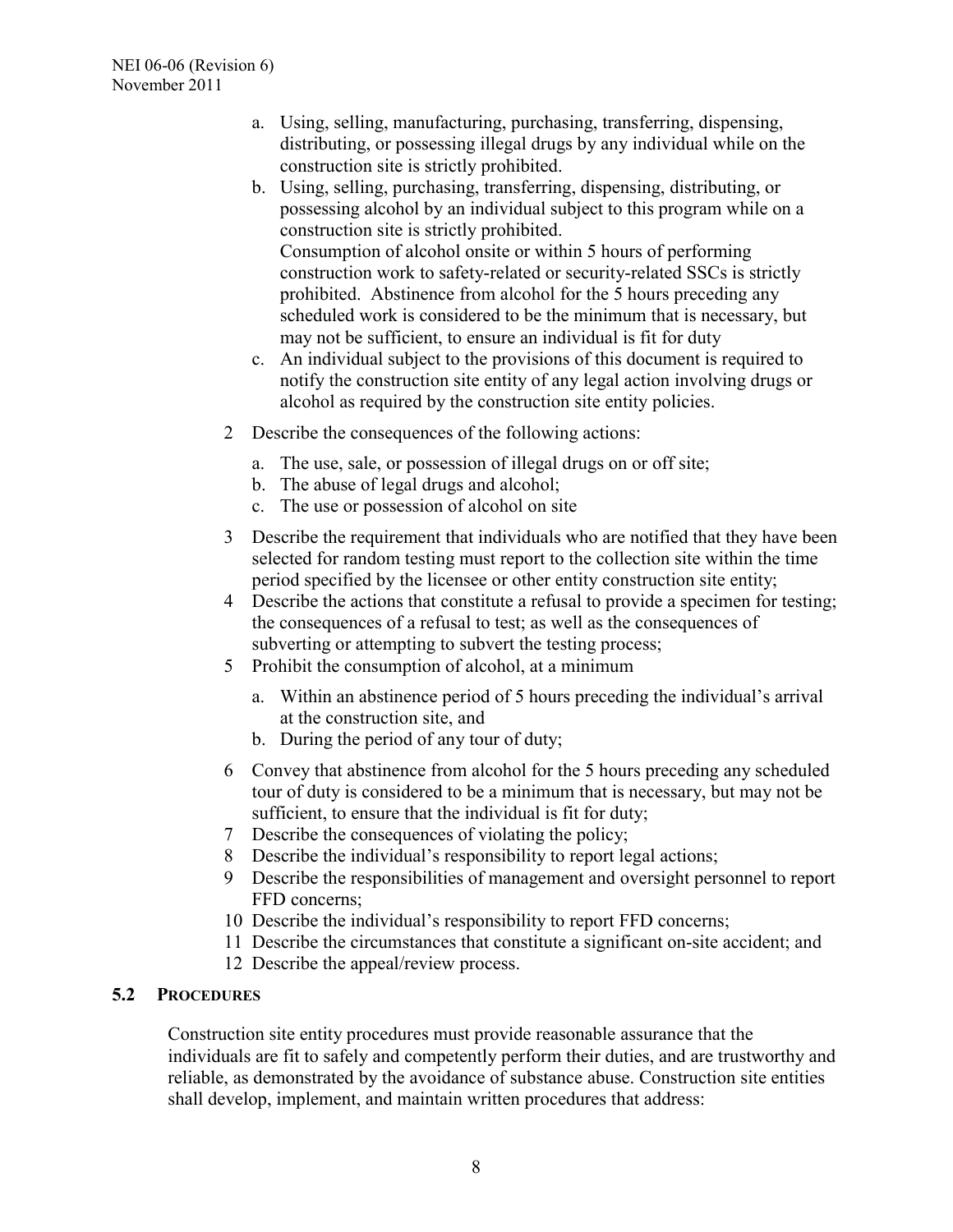- 1 The identification of individuals that compose the construction site work force.
- 2 The methods used to identify persons subject to FFD testing.
- 3 The method of determining who is on the construction site and subject to testing.
- 4 The methods and techniques to be used in testing for drugs and alcohol, including procedures for protecting the privacy of an individual who provides a specimen, procedures for protecting the integrity of the specimen, and procedures used to ensure that the test results are valid and attributable to the correct individual. These methods, techniques, and procedures shall comply with the requirements contained in 10 CFR Part 26, Subparts E, F and G.
- 5 The immediate and follow-up actions that will be taken, and the procedures to be used, in those cases in which individuals who are subject to the FFD program are determined to have:
	- a. Been involved in the use, sale, or possession of illegal drugs;
	- b. Consumed alcohol to excess before or while constructing or directing the construction **of** safety- or security-related SSCs, as determined by a test that accurately measures blood alcohol concentration (BAC) ;
	- c. Attempted to subvert the testing process by adulterating or diluting specimens (in vivo or in vitro), substituting specimens, or by any other means;
	- d. Refused to provide a specimen for analysis; or
	- e. Had legal action taken relating to drug or alcohol use; and
- 6 The process to be followed if an individual's behavior or condition raises a concern regarding the possible use, sale, or possession of illegal drugs on or off site; the possible use or possession of alcohol while constructing or directing the construction of safety- or security-related SSCs; or impairment from any cause which in any way could adversely affect the individual's ability to safely and competently perform his or her duties. The behavioral observation program, for instance, must cover and focus on those persons described in 10 CFR 265.4(f) and not merely on the subset of individuals who are in the random testing pool.
- 7 Control access to FFD-related software and hardware systems and FFD site and personal databases to protect personal information and the integrity of the FFD program. These controls include, but are not limited to:
	- a. Access control rights (i.e., which individuals can access specific FFD resources) and access control privileges (i.e., what these individuals can do with the FFD resources when accessed);
	- b. Change control processes to control and identify revision of: random testing pool and determination protocols; personal and privacy information; drug and alcohol test results; and Medical Review Officer (MRO) and Substance Abuse Expert (SAE) communications; and,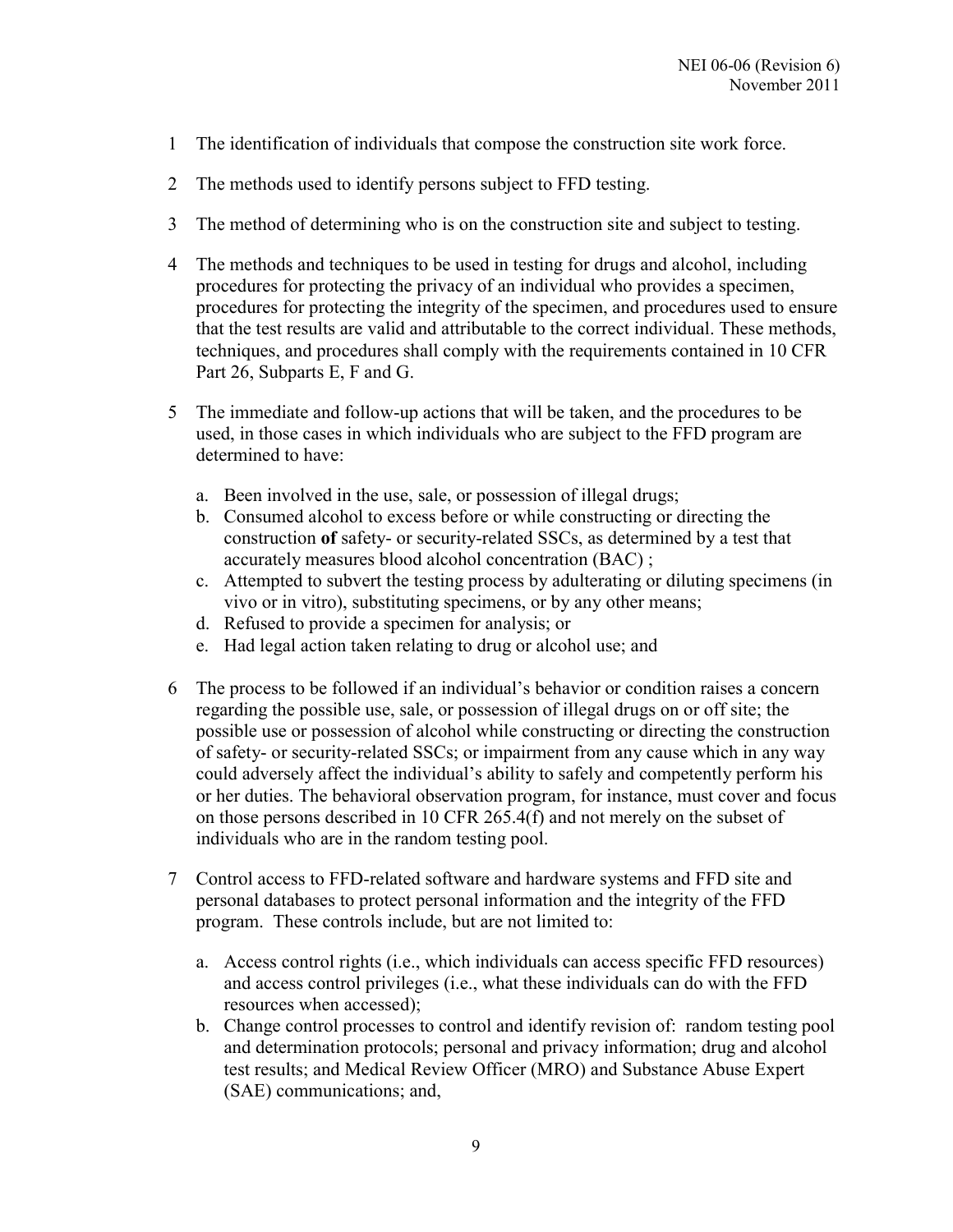- c. Controls to ensure that all persons who are required to be in the random testing pool are in the pool and that these persons have an equal probability of being selected and tested.
- 8 Conduct of behavioral observations, review processes, audits, and suitability and fitness evaluations.

Note: A construction site entity 10 CFR 26.407 BOP procedure should account for how an effective program can be implemented as the reactor power plant transitions though construction to an operational mode. For example, a construction site entity should consider a risk-informed element of its BOP to account for safety-significant activities, such as:

- pre-operational testing of installed security- or safety-related structures, systems, and components (e.g., safety-related instrument and controls),
- reactor physics and coolant system hydrostatic pressure testing, and
- ITAAC (inspections, tests, analyses, and acceptance criteria) SSCs.

In addition the Behavioral Observation program must simultaneously account for the routine/continuous observations to detect and appropriately address impairment and adverse behaviors conditions of the construction site work force, in general, accounting for large influxes of new workers or short-duration/transient construction workers.

- 9 Address the case in which a person is offsite in a work status for a portion of day (e.g., the person was selected for random testing while offsite in training mode or retrieving equipment from a warehouse) but will be returning or has been directed to return to the construction site later that shift.
- 10 If applicable, provide adequate instructions for the conduct of point-of-collection (POC) alternate specimen collection and alcohol testing.
- 11 Describe the records to be retained and the period of retention.
- 12 Define the staff involved in day-to-day operations of the FFD program.

**Note**: Staff personnel involved in the day-to-day operations of the FFD program does not include persons within the construction entity's line organizations responsible for constructing and directing the construction of safety- and security-related SSCs. These persons, such as managers, supervisors, and secretaries, may have an implementation role in the FFD notification process; however, they are not involved in the day-to-day operations of the FFD program. For example, the shop secretary or supervisor who receives the phone call from the FFD program personnel notifying the shop that a particular welder is required to report for testing is not an FFD program person, as described in 10 CFR 26.4(g).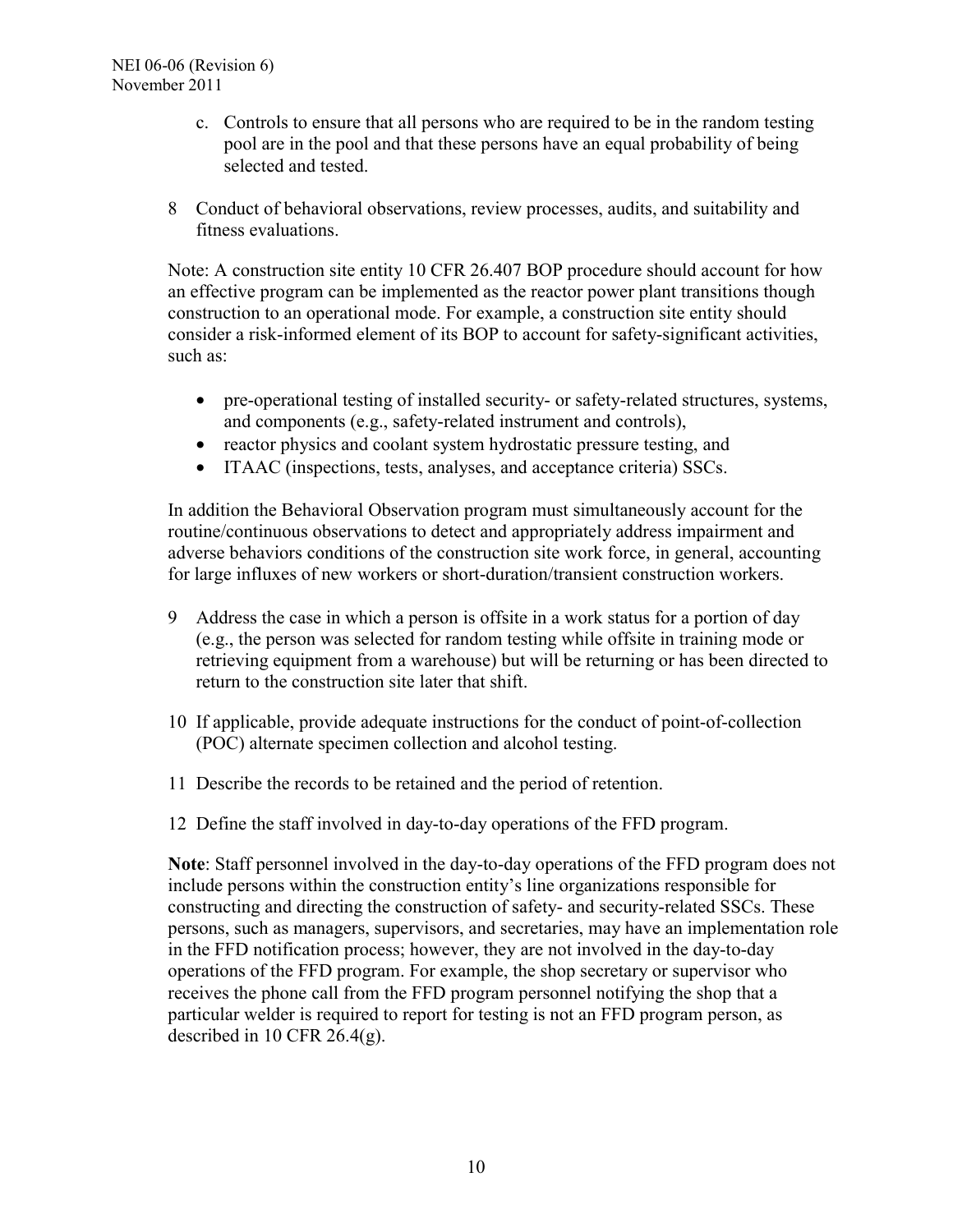# **5.3 CONSENT**

Individuals requiring access to the construction site shall sign a Consent form (e.g., see NEI Standard (STD) FORM 08-06-01, *Consent*, Figure 5-1, NEI 08-06, *Nuclear Power Plant Access Authorization and Fitness-for-Duty Forms*

A signed Consent authorizes the entry of general, non-negative information into an industry data-sharing database, its transfer to another authorized user, the conduct of a background investigation, including verification of certain information self-disclosed by the individual through the conduct of a suitable inquiry information obtained from employers as required by 10 CFR Part 26 to verify the accuracy and completeness of the information provided. In addition, the Consent identifies who the parties to whom the information may be released, including the NRC.

The individual's signature on the Consent confirms that the individual has read and understands the Consent, and has voluntarily agreed to authorize the construction site entity obtaining the information and the individuals and entities releasing information to take the actions set out in the Consent for purposes of complying with the provisions of 10 CFR Part 26.

# **5.4 SANCTIONS**

The construction site entity shall establish sanctions for FFD policy violations that, at a minimum, prohibit the individuals from being assigned to construct or direct the construction of safety- or security-related SSCs unless or until the construction site entity determines that the individual's condition or behavior does not pose a potential risk to public health and safety or the common defense and security. If an individual is notified to report for random testing and fails to report at the collection location in the specified time period, the individual's supervisor and FFD management will be notified; and the individual will be prohibited from being assigned to construct or direct the construction of safety- or security-related SSCs until it is determined whether there was a valid reason (e.g. verifiable and/or documented medical reason, weather condition, accident, or vehicle maintenance condition) for not reporting for testing. If it is determined that the individual intentionally avoided random testing or the individual's condition or behavior poses a potential risk to public health and safety or the common defense and security, the individual's access to the construction site will be denied or unfavorably terminated.

A refusal to submit to testing or failing to comply with the FFD program requirements will result in termination of access to the construction site.

# **5.5 DRUG AND ALCOHOL TESTING**

The construction site entity shall employ urinalysis, saliva oral fluid testing, breath tests, or other methods as permitted by 10 CFR Part 26, Subparts E, F and G, to determine fitness for duty, including but not limited to pre-assignment or pre-access, for-cause, and random testing. At a minimum, the construction site entity shall test specimens for marijuana metabolite, cocaine metabolite, opiates (codeine, morphine, 6-acetylmorphine),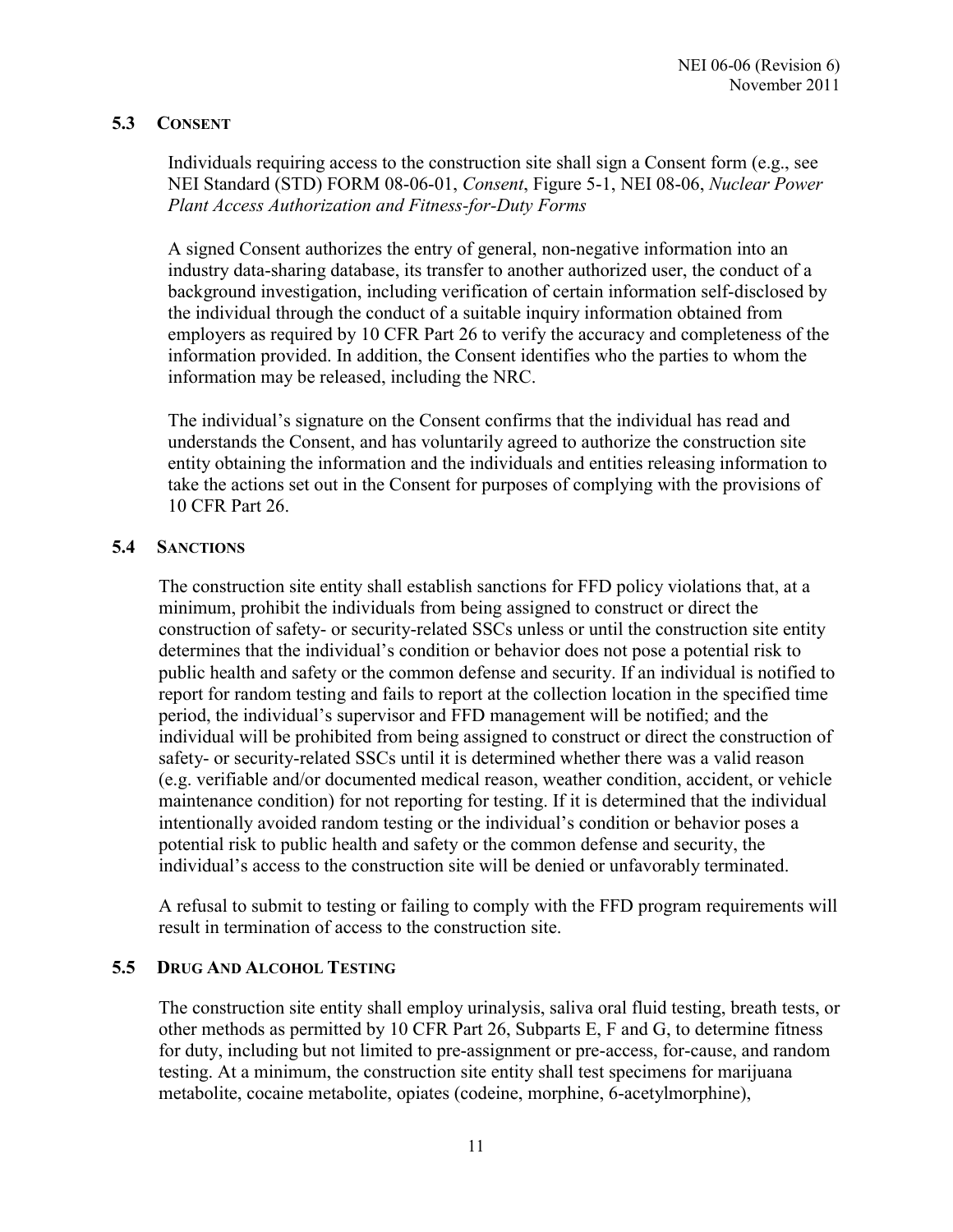amphetamines (amphetamine, methamphetamine), phencyclidine, adulterants, and alcohol at the cutoff levels specified herein, or comparable cutoff levels if specimens other than urine are collected for drug testing.

An individual must consent to submit to such tests as a condition of access to the construction site entity and refusal to consent shall result in denial or unfavorable termination of access to the construction site.

# **5.5.1 Drug Testing**

Testing of urine specimens for drugs and validity, except validity screening and initial drug and validity tests that may be performed by a licensee testing facility compliant with 10 CFR Part 26, Subpart F, must be performed in a laboratory that is certified by HHS as described in 10 CFR Part 26, Subpart G. Any initial drug test performed by a construction site entity must use an immunoassay that meets the requirements of the Food and Drug Administration for commercial distribution. Urine specimens that yield positive, adulterated, substituted, or invalid initial validity or drug test results must be subject to confirmatory testing by the HHS-certified laboratory in accordance with 10 CFR 26.161 and 10 CFR 26.163, except for invalid specimens that cannot be tested.

Other specimens that yield positive initial drug test results must be subject to confirmatory testing by a laboratory that meets stringent quality control requirements that are comparable to those required for certification by the HHS.

Confirmatory drug testing is performed using GC/MS (gas chromatography) techniques. Specimens that are negative on the confirmatory test are reported as negative and are not subject to further testing unless they are suspected of having been adulterated substituted, invalid, or diluted.

# **5.5.2 Alcohol Testing**

Testing for alcohol will be conducted through breath measurement or oral fluids (e.g., saliva). The initial test for alcohol performed at the collection site shall be conducted by a breath measurement device or by using oral fluids (e.g., saliva) using acceptable alcohol screening devices (ASDs) which meet the requirements of the National Highway Traffic Safety Administration (NHTSA) standards and any applicable State statutes and are listed on the most recent version of NHTSA's Conforming Products List (CPL). Confirmatory tests for alcohol must be conducted by an evidential breath measurement device (EBT). Evidential breath testing devices listed in the NHTSA CPL for evidential devices that meet the requirements of 10 CFR 26.91 (c) must be used to conduct confirmatory alcohol tests, and may be used to conduct initial alcohol tests. Note that, among the devices listed in the CPL for EBTs, only those devices listed without an asterisk (\*) may be used for confirmatory alcohol testing.

For the initial alcohol tests that are negative, no confirmatory tests are required.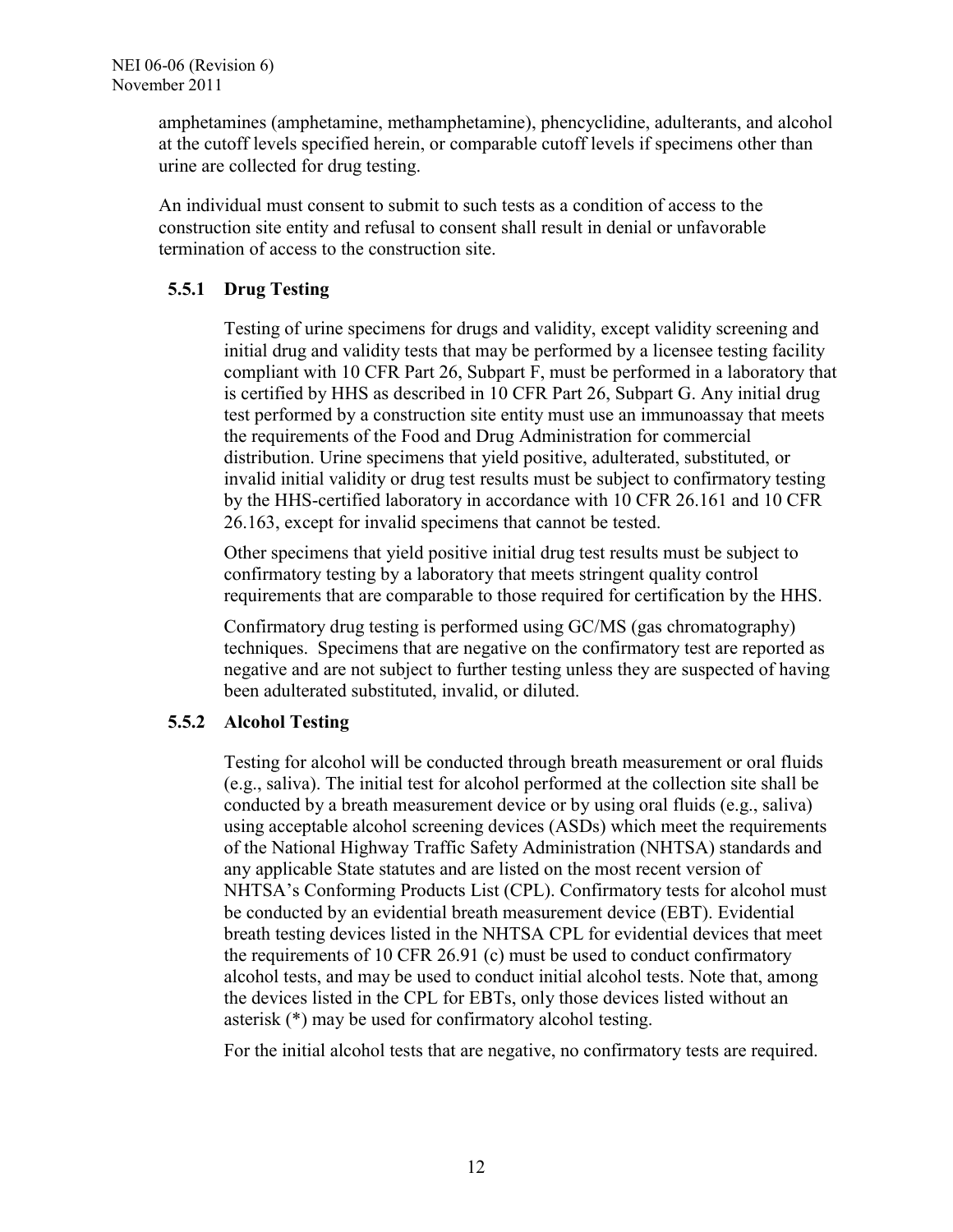# **5.5.3 Initial Cut-off Levels**

Table 5-1 depicts the initial cutoff levels that shall be used when testing specimens to determine whether they are negative for the indicated substances, except, for example, if validity testing indicates that the specimen is dilute, the construction entity has established a more stringent cutoff, or the cutoff levels provided in 10 CFR 26.163(a) were amended.

**Note:** The following do not apply to drug test results obtained through testing methods that use saliva specimens other than urine**.**

| <b>Substance</b>      | <b>Cutoff level</b>    |
|-----------------------|------------------------|
| Marijuana metabolites | $50$ ng/mL             |
| Cocaine metabolites   | $300$ ng/mL            |
| Opiate metabolites    | $2000 \text{ ng/mL}^1$ |
| Phencyclidine         | $25$ ng/mL             |
| Amphetamines          | $1000$ ng/mL           |
| Alcohol <sup>2</sup>  | 0.02 % $BAC^3$         |

**Table 5-1—Initial Test Cutoff Levels** 

<sup>1</sup> 25 ng/mL is immunoassay specific for free morphine.<sup>2</sup> Applicable only for breath measurement devices and ASDs.

<sup>3</sup>If the initial test result is less than 0.02 percent BAC, the test result shall be declared negative for the purposes of meeting 10 CFR Part 26 requirements.

Construction site entities may specify more stringent cutoff levels as well as additional illegal drugs as necessary. However, results shall be reported for both levels in such cases.

# **5.5.4 Confirmatory Cut-Off Levels**

Confirmatory testing for alcohol must be conducted using an EBT.

Confirmatory testing for drugs or drug metabolites must be conducted by a HHScertified laboratory.

If a specimen has been determined as being positive on an initial drug test, the following confirmatory test cutoff levels for drugs and drug metabolites depicted in Table 5-2 shall be used to confirm a positive test result for the class(es) of drugs for which the specimen initially tested positive.

**NOTE:** The following do not apply to testing conducted by oral fluid testing methods.

| <b>Substance</b>          | <b>Cutoff level</b> |
|---------------------------|---------------------|
| Marijuana metabolites     | 15 ng/mL $^{-1}$    |
| Cocaine metabolites       | 150 ng/mL $^2$      |
| Opiate: Morphine          | $2000$ ng/mL        |
| Opiates: Codeine          | $2000$ ng/mL        |
| Opiates: 6-acetylmorphine | 10 ng/mL $^3$       |

**Table 5-2—Confirmatory Test Cutoff Levels**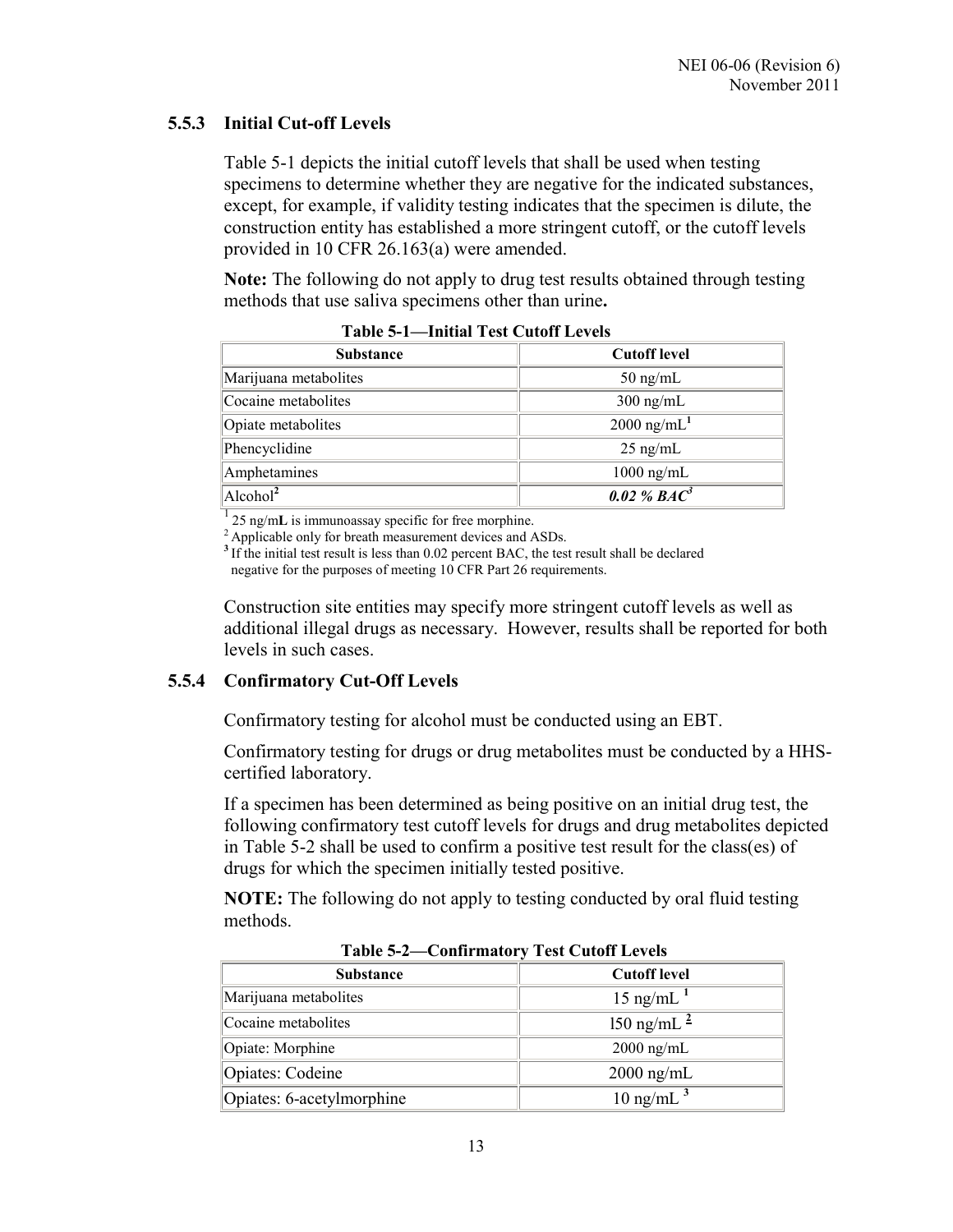| Phencyclidine                 | $25 \text{ ng/mL}$        |  |
|-------------------------------|---------------------------|--|
| Amphetamines: Amphetamine     | $500$ ng/mL               |  |
| Amphetamines: Methamphetamine | 500 ng/mL $4$             |  |
| $ $ Alcohol <sup>5</sup>      | $0.02\%$ BAC <sup>6</sup> |  |

<sup>1</sup> As Delta-9-tetrahydrocannabinol-9-carboxylic acid

<sup>2</sup> As Benzoylecgonine

Test for 6-AM when the confirmatory test shows a morphine concentration exceeding 2,000ng/mL

4 Specimen must also contain amphetamine at a concentration equal to or greater than 200 ng/mL

<sup>5</sup> Applicable only for breath measurement devices

<sup>6</sup> If, for example, the confirmatory test result is greater than or equal to 0.01 percent BAC, the construction site entity shall implement the section titled "Determining Positive Test Results for Alcohol," as described below.

In addition, construction site entities may specify more stringent cutoff levels. Results shall be reported for both levels in such cases.

## **5.5.5 DETERMINING POSITIVE TEST RESULTS FOR ALCOHOL**

A confirmed positive test result for alcohol must be declared under any of the following conditions:

- 1 When the result of the confirmatory test for alcohol is 0.04 percent BAC or higher;
- 2 When the result of the confirmatory test for alcohol is 0.03 percent BAC or higher and the donor had been in a work status for at least 1 hour at the time the initial test was concluded (including any breaks for rest, lunch, dental/doctor appointments, etc.); or
- 3 When the result of the confirmatory test for alcohol is 0.02 percent BAC or higher and the donor had been in a work status for at least 2 hours at the time the initial test was concluded (including any breaks for rest, lunch, dental/doctor appointments, etc.).

When the result of the confirmatory test for alcohol is equal to or greater than 0.01 percent BAC but less than 0.02 percent BAC and the donor has been in a work status for 3 hours or more at the time the initial test was concluded (including any breaks for rest, lunch, dental/doctor appointments, etc.), the collector shall declare the test result as negative and inform FFD program management. The construction site entity shall prohibit the donor from performing any duties that require the individual to be subject to the program herein and may not return the individual to performing such duties until the donor is determined fit to safely and competently perform his or her duties.

# 6 DRUG AND ALCOHOL TESTING PROCEDURE

## **6.1 CONSENT FORM**

Individuals are required to sign the Consent Form (NEI STANDARD FORM 08-06-01) as a condition of access to the construction site. Included in the consent form is the agreement to submit to periodic unannounced (random) testing during the course of their access to the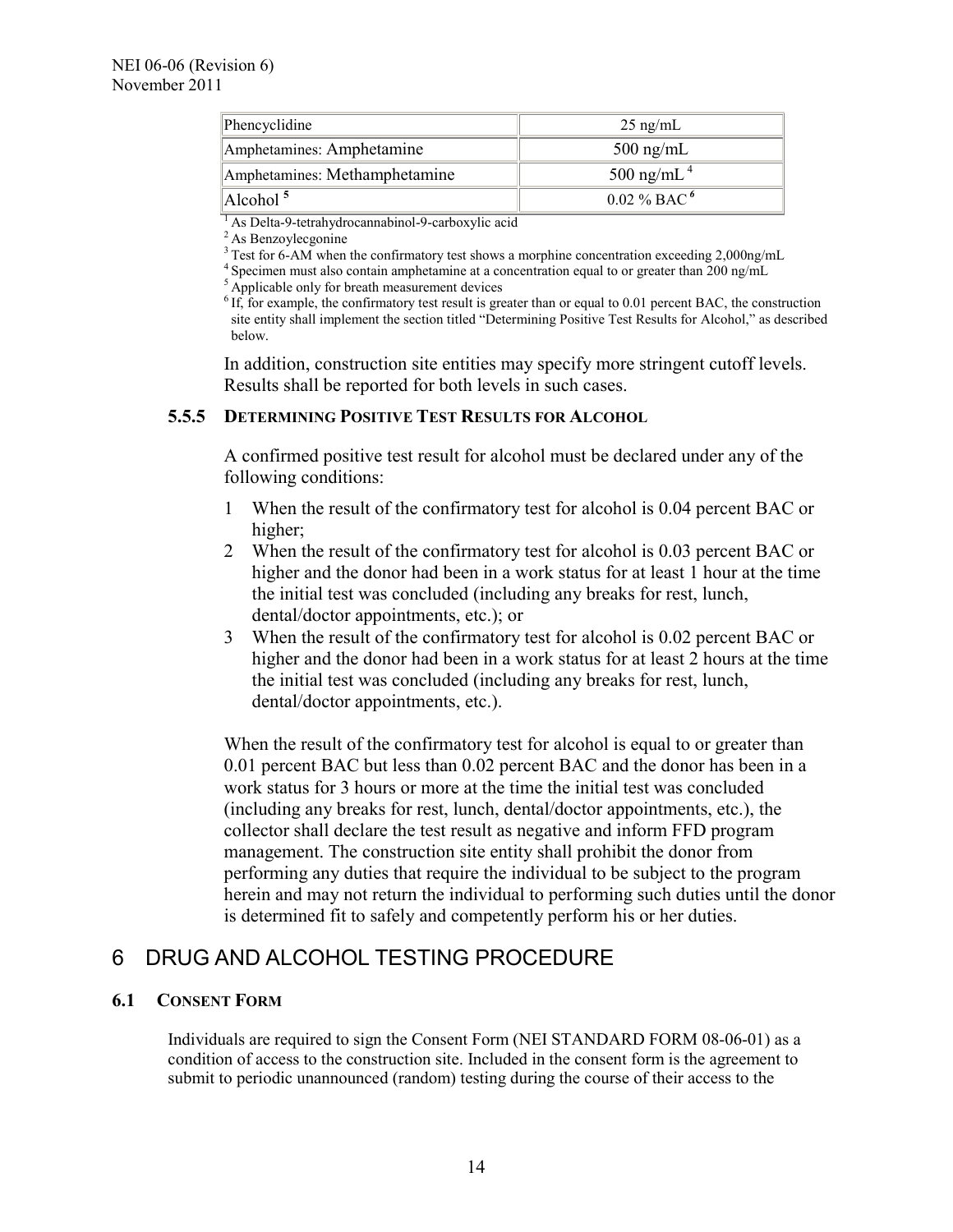construction site. Refusal to cooperate with or submit to such testing shall result in immediate denial or unfavorable termination of access to the construction site.

# **6.2 TYPES OF TESTING**

The construction site entity shall ensure the following testing is performed as part of the FFD program:

# **6.2.1 Pre-Access**

Each worker who will construct or direct the construction of safety- or securityrelated SSCs shall have negative drug and alcohol test results prior to the start of the worker's construction, or direction of the construction of any safety- or security-related SSCs. These drug and alcohol tests must be administered no more than 30 days prior to the start of the worker's constructing or directing the construction of a safety- or security-related SSC. Once it has been determined that an individual has a negative drug and alcohol test result, the individual may be eligible to gain access to the construction site. A construction site entity can maintain an individual in this status as long as the person remains in the construction site entity random fitness for duty testing program for new plant construction and is subject to a behavioral observation program.

# **6.2.2 For Cause**

# **6.2.2.1 Post Accident**

As soon as practical after an event involving a human error that was committed by an individual subject to this plan where the human error may have caused or contributed to the accident, the construction site entity shall test the individual(s) who committed the error(s), and need not test individuals who were affected by the event but whose actions likely did not cause or contribute to the event. Individuals involved in a work-related accident shall be required to submit to a drug and alcohol test at a designated testing facility.

Drug and alcohol for-cause testing may be delayed only if necessary to seek urgent medical care. "Urgent medical care" could include, but is not limited to: head trauma; broken bones; internal organ problems; and burns and other wounds requiring a medical doctor, paramedic, or nursing care.

# **6.2.2.2 Occupational Injury and Illness Resulting in an OSHA Recordable Incident**

Note: The qualifying phrase "within 4 hours after the event" is utilized in 10 CFR10 CFR26.31(c)(3)(i) and  $26.405(c)(3)(i)$  because, in some cases, it will be difficult to detect illnesses and injuries that meet the threshold for post-accident (i.e., post-event) testing and to conduct testing within that 4-hour window. Therefore, the determination of whether the event is recordable must be made within 4 hours and the post-accident/for-cause testing musty commences as soon as practical after the event occurred. The 4-hour window should not be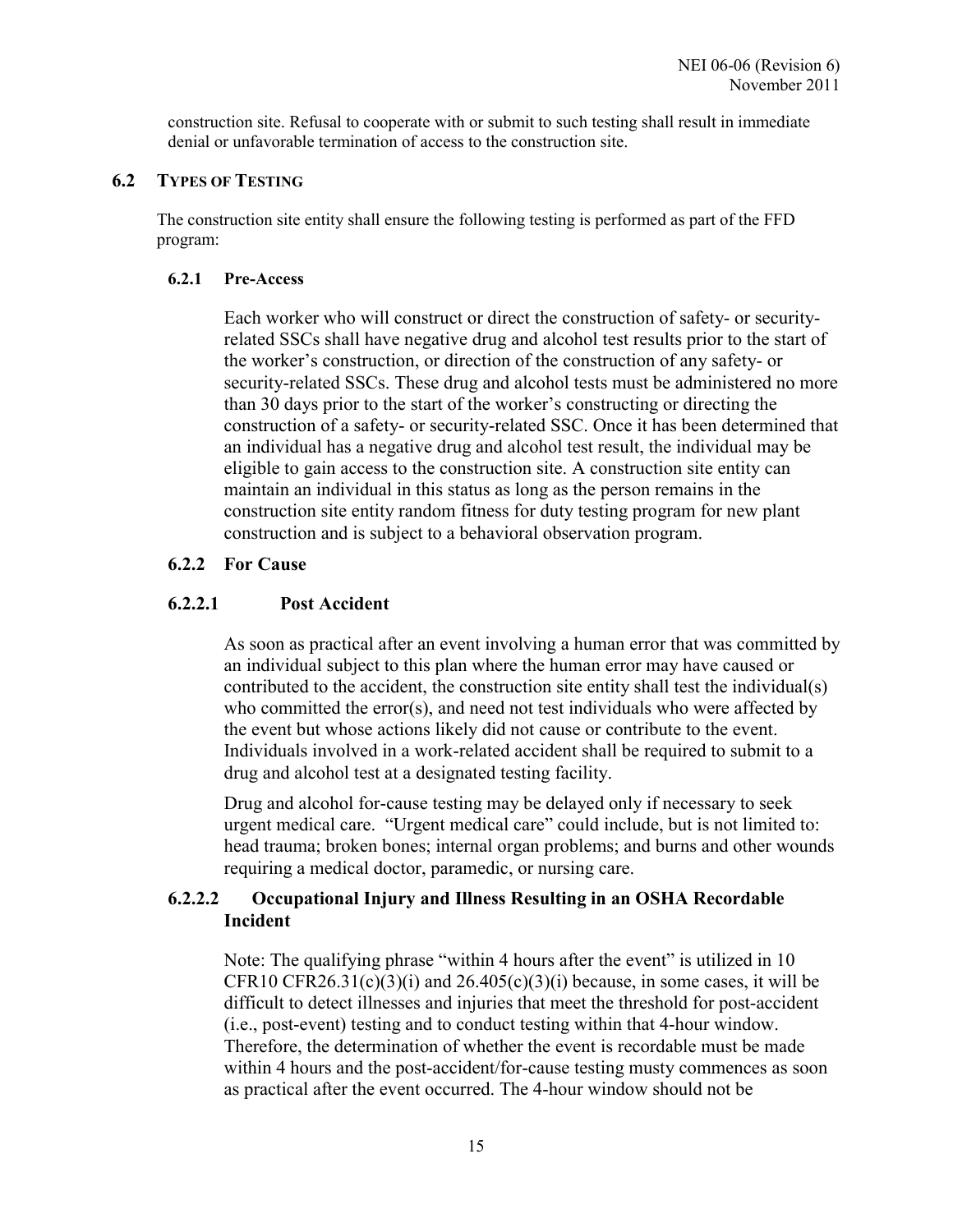misinterpreted as requiring post-event testing to be completed within 4 hours after the event.

The injured individual must notify their onsite supervisor of the injury or illness, if able.

- 1 The construction site entity management shall make arrangements for the individual to submit for a drug and alcohol test at a designated testing facility.
- 2 The MRO-reviewed positive, adulterated, substituted, and invalid confirmatory drug and validity test results and alcohol test results shall be submitted to the construction site entity management.

# **6.2.2.3 Significant Property Damage**

The supervisor shall notify the respective construction site entity management that an incident has occurred that resulted in damage to safety- or security- related SSC in excess of \$100,000.

CFR 26.405(c), requires that drug and alcohol post-accident testing be accomplished "as soon as practical after an event," therefore determination of the monetary value of an accident should not be unnecessarily complex or burdensome as to cause an unacceptable delay in post-accident testing. This determination should be made by an individual authorized by the construction entity (i.e., a person who can make an informed determination, who did not cause or contribute to the event, or who did not direct the activities leading up to the event) and be documented in sufficient detail to enable post-event reviews. Examples include but are not limited to the following:

A human error that causes:

- 1. A load to be dropped onto or moved across a seismically-engineered floor or foundation that exceeds its evaluated structural capacity;
- 2. A fire or flood that adversely affects a safety- or security related SSC;
- 3. A dropped safety- or security-related structure or system; or,
- 4. The retraction of a 10 CFR 52.99(c)(1) notification, could be examples that meet the 10 CFR  $26.405(c)(3)(ii)$  post-accident testing requirement for "Significant damage, during construction, to any safety- or securityrelated SSC."

Construction site entity management shall make arrangements for the individuals involved in the damage to submit for a drug and alcohol test at a designated testing facility.

The MRO-reviewed positive, adulterated, substituted, and invalid confirmatory drug and validity test results and alcohol test results shall be submitted to the construction site entity management.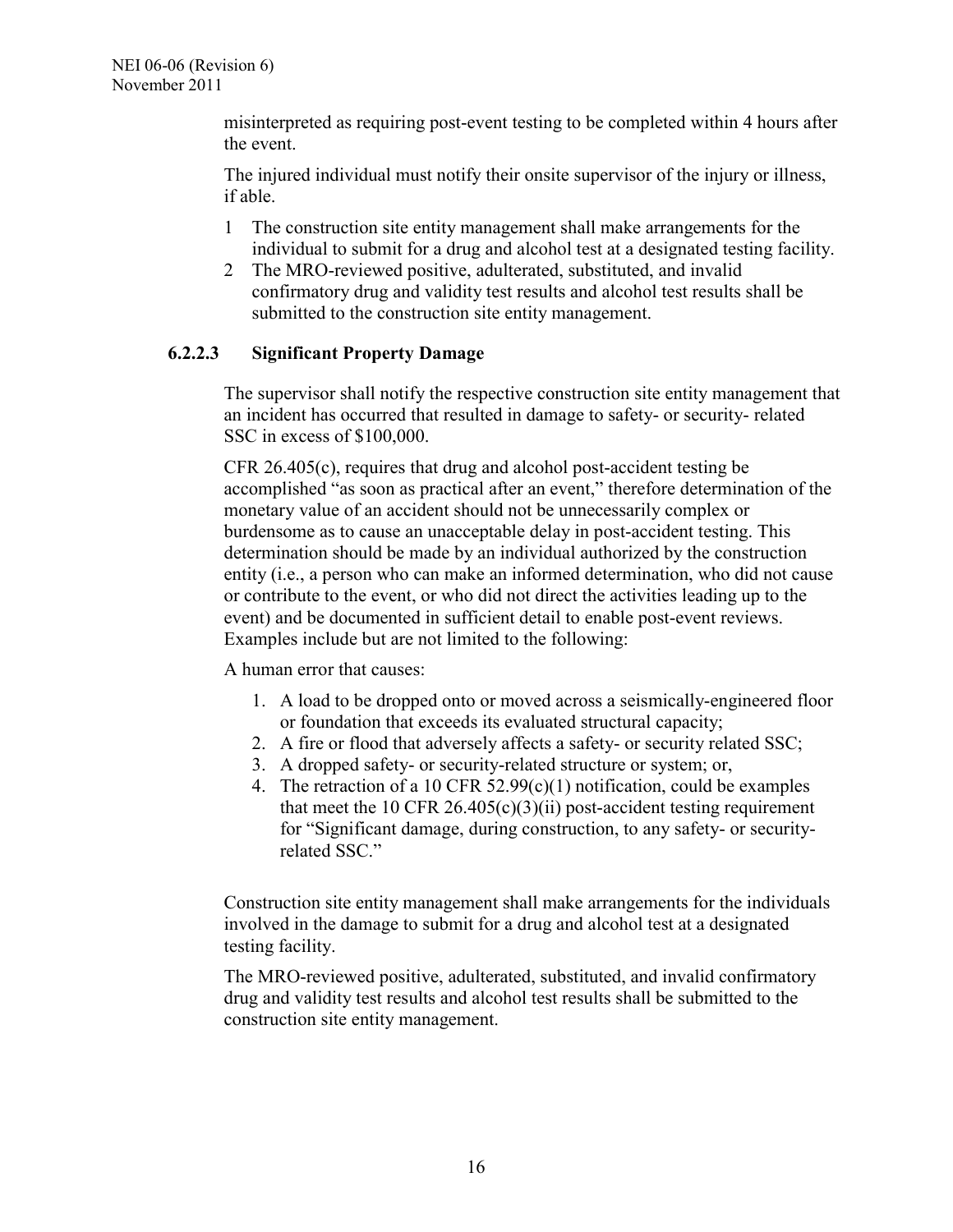# **6.2.2.4 Observed Behavior**

Management and oversight personnel shall notify the construction site entity about any FFD concerns about individuals, as a minimum:

If observed behavior or a physical condition creates a reasonable suspicion of possible substance abuse, the construction site entity shall perform drug and alcohol testing. The results must be negative before the individual returns to performing on work SSCs.

If credible information is received that an individual is engaging in substance abuse, the construction site entity shall perform drug and alcohol testing

If there is the smell of alcohol with no other behavioral or physical indications of impairment, then only an alcohol test is required.

For other indications of possible impairment that do not create a reasonable suspicion of substance abuse, the construction site entity may permit the individual to return to work only after the impairing or questionable conditions are resolved and the MRO has determined that the individual is fit to safely and competently perform his or her duties.

# **6.2.3 Follow-up**

For individuals covered by a follow-up plan, the construction site entity must conduct follow-up testing to verify an individual's continued abstinence from substance abuse.

## **6.3 RANDOM DRUG AND ALCOHOL TESTING**

## **6.3.1 Random Testing Frequency**

Random testing shall be performed at an annual rate of at least 50% of the construction site workforce.

Testing will be conducted during all types of work periods, including weekends and holidays and at various times of the day or night throughout the calendar year. There should shall be no "safe time or day" with regard to random testing. If an individual is selected and is not at work on the day of testing, the individual is not required to report for the purposes of random testing; and the construction site entity will randomly select another individual for testing. Test selection is statistically random and unannounced, so that all individuals in the population subject to testing have an equal probability of being selected and tested. Testing will be administered in a manner that provides reasonable assurance that individuals are unable to predict the time periods during which specimens will be collected.

Random testing for individuals concurrently authorized Unescorted Access to an operating power reactor shall be deemed adequate to maintain access to a construction site without being subject to additional random testing.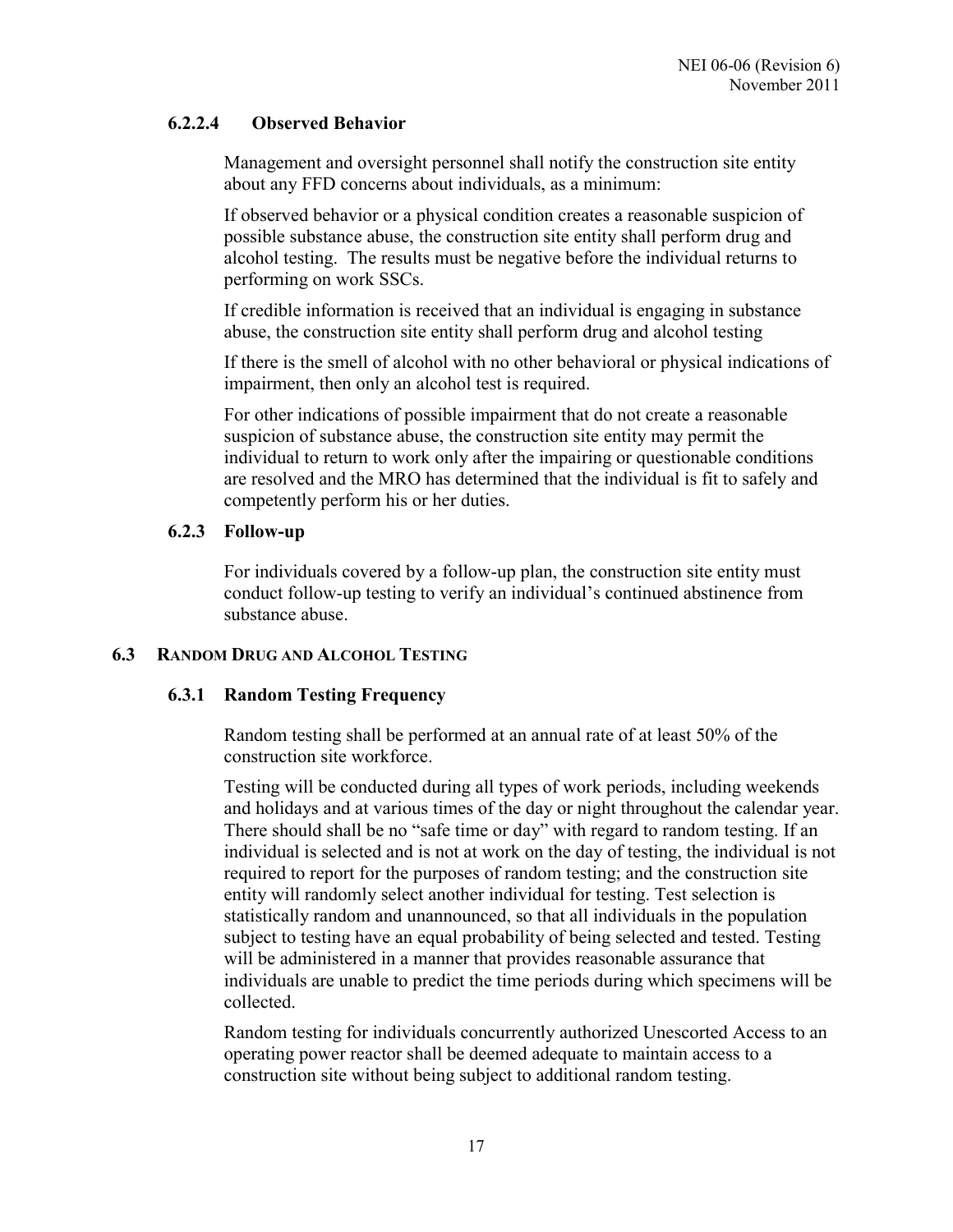# **6.3.2 Random Testing Population**

The population of individuals subject to random testing (i.e., the random testing pool) includes all individuals in the construction site workforce as defined in Section 4.

An individual cannot construct or direct construction of safety- or security-related SSCs unless he/she is in the random testing pool for the time period he/she is actively constructing or directing the construction of safety- or security-related SSCs. Since the construction site workforce is expected to change often, the construction site entity will make a determination of the current construction site workforce and then generate its random testing selection list. Then, the construction site entity will conduct random testing on at least a weekly basis consistent with the random testing frequency.

Recognizing that individuals may move into or out of the category of random testeligible individuals that will form a particular testing population, the construction site entity must account for all workers who are constructing or directing the construction of safety- or security-related SSCs during the time random pool is created.

The construction site entity's methodology must ensure that the required random testing rate is met.

The construction site entity should not change the size of its random testing population in an effort to reduce the occurrence of positive test results and should implement appropriate procedure instructions (i.e., reviews and approvals) to manage changes to the construction site population.

Individuals to be tested (hereinafter the referred to as "subject") shall be chosen by use of a method which randomly selects the number of subjects from the current random testing pool. Several methods can be used that will satisfy this requirement. The construction site entity is required to define the methodology in its procedures and provide a general description of its process in its COL for NRC review.

The construction site entity must ensure that the selection method is not predictable based on either the time of day or frequency.

## **6.3.3 Random Selection Notification Process**

At the time of random drug and alcohol testing, the following steps shall be taken:

- 1. A record of the individuals selected for random testing shall be documented in the construction site entity's records, maintained and controlled by the FFD program personnel and include those individuals selected for testing, but were not on-site on the construction site and available for testing. A record must include the following:
	- The time the notifications were made to the construction line organization for the individuals selected for testing, and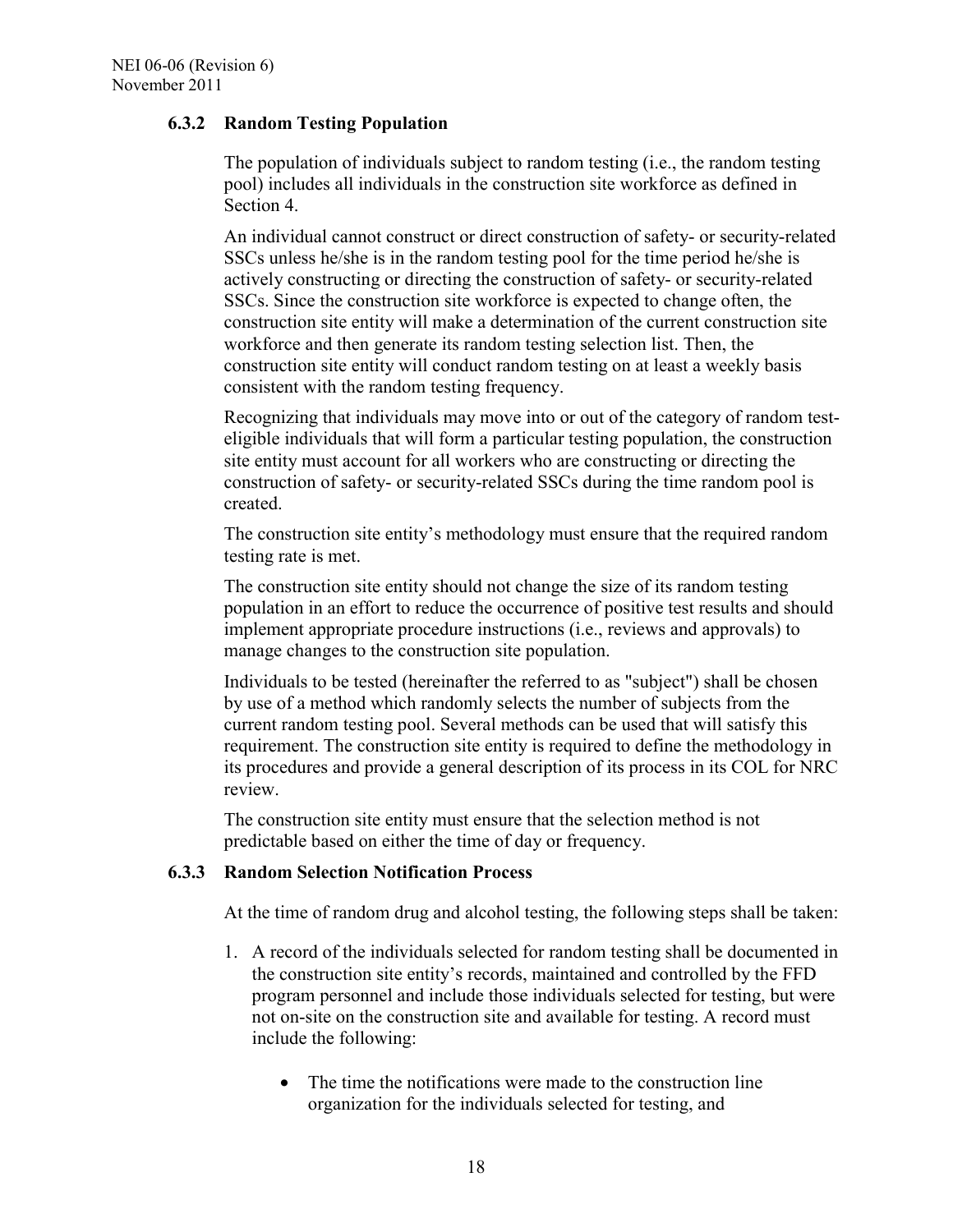- the times the individual was tested.
- 2. The construction site entity shall notify the subject individuals and direct them to report to the collection site as soon as practicable after notification and within the time period specified in the construction site entity's FFD program. If the individual's supervisor determines that the selected individual is performing safety- or security-related construction work in which relief is not reasonably possible or safe (i.e., the immediate disruption of such work would have a high likelihood of causing an unsafe or unsecure work environment), then the individual should be permitted to report for testing immediately upon the next break or immediately after his/her shift, but in every case, prior to leaving the construction site at the end of the work shift. If the testing facility is located off-site, the construction site entity must provide a reasonable amount of travel time to the testing facility and the timeframe shall be documented within licensee procedures. Some example activities that may require greater time reporting allowance than the construction site entity's normal expectation include but are not limited to the following:
	- performing activities within an atmosphere requiring OSHA respiratorycontrols;
	- welding a reactor coolant pressure boundary (including time-sensitive weld preparation);
	- manipulating crane controls during a heavy lift; or
	- implementing security contingency response actions).
- 3. Individuals selected for testing from the random pool must be immediately available to be selected the next time the random list is generated.

# **6.3.4 Individual Fails To Report For Random Testing**

If an individual is notified to report for random testing and fails to report at the collection location in the specified time period:

- 1. the individual's supervisor and FFD management will be notified; and
- 2. the individual will be prohibited from being assigned to construct or direct the construction of safety- or security-related SSCs until it is determined whether there was a valid reason (e.g. verifiable and/or documented medical reason, weather condition, accident, or vehicle maintenance condition) for not reporting for testing.

## **6.3.5 Failure to comply with Random Testing Program Requirements**

If it is determined that the individual intentionally failed to comply with the and report for testing when notified; otherwise avoided or disregarded the random testing notification; or the individual's condition or behavior poses a potential risk to public health and safety or the common defense and security, the individual's access to the construction site will be denied or terminated unfavorably.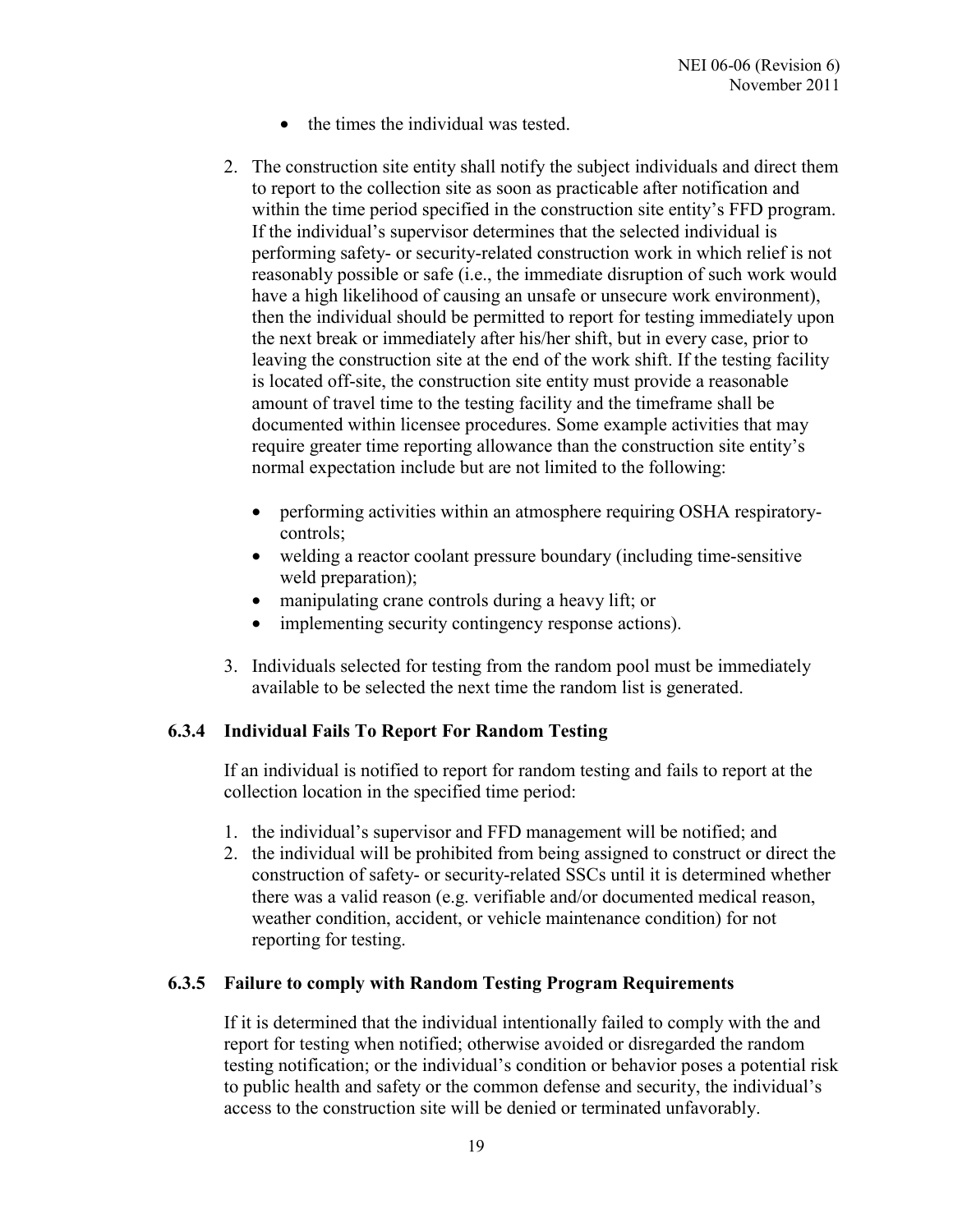# **6.3.6 Construction Site Entity Actions When an Individual Fails To Comply**

If an individual refuses to submit to the testing, the onsite supervisor shall inform the individual that access to the construction site shall be terminated unless he/she submits to testing. In the individual still does not comply, the supervisor will remove the individual from the work site and contact the construction site entity's FFD program manager.

# **6.3.7 Random Test Reporting Exceptions**

An individual selected for random testing that is not onsite the day testing is conducted will not be subject to that day's random testing requirement unless:

- 1. they have been directed to report back to the construction site to complete their assigned work shift on the day they are randomly selected or
- 2. they are selected for random testing again or are required to submit to testing under Sections 6.2.2 or 6.2.3 herein.

In the case of an individual who is offsite in a work status for a portion of day (e.g., the person was selected for random testing while offsite in training mode or retrieving equipment from a warehouse) but will be returning or has been directed to return to the construction site later that shift. This person shall not be informed of the need to report for random testing until he/she arrives back on the construction site but the random testing must be conducted prior to the individual constructing or directing the construction of safety- or security-related SSCs.

Once the test results have been reviewed by the the Medical Review Officer (MRO), the MRO will forward a written report to the construction site entity FFD program personnel transmitting drug testing results that yield a positive, adulterated, substituted, and invalid confirmatory drug and validity test. When the construction site entity FFD program personnel receive the report, the construction site entity FFD program personnel shall evaluate the MRO-provided information and take appropriate action in accordance with its FFD program.

# **6.4 SPECIMEN COLLECTION AND LABORATORY SPECIMEN ANALYSIS**

## **6.4.1 Collector Site and Collector Qualifications:**

The construction site entity may establish a collection site that meets the requirements of the current version of 49 CFR Part 40, "*Procedures for Department of Transportation Workplace Drug and Alcohol Testing Programs*," as amended, and ensure the following:

## **6.4.1.1 Urine collector qualifications:**

Urine collectors (and alternate collectors as provided in10 CFR 26.85(c)) shall be knowledgeable of the requirements of the construction site FFD policy and procedures and shall keep current on any changes to urine collection procedures.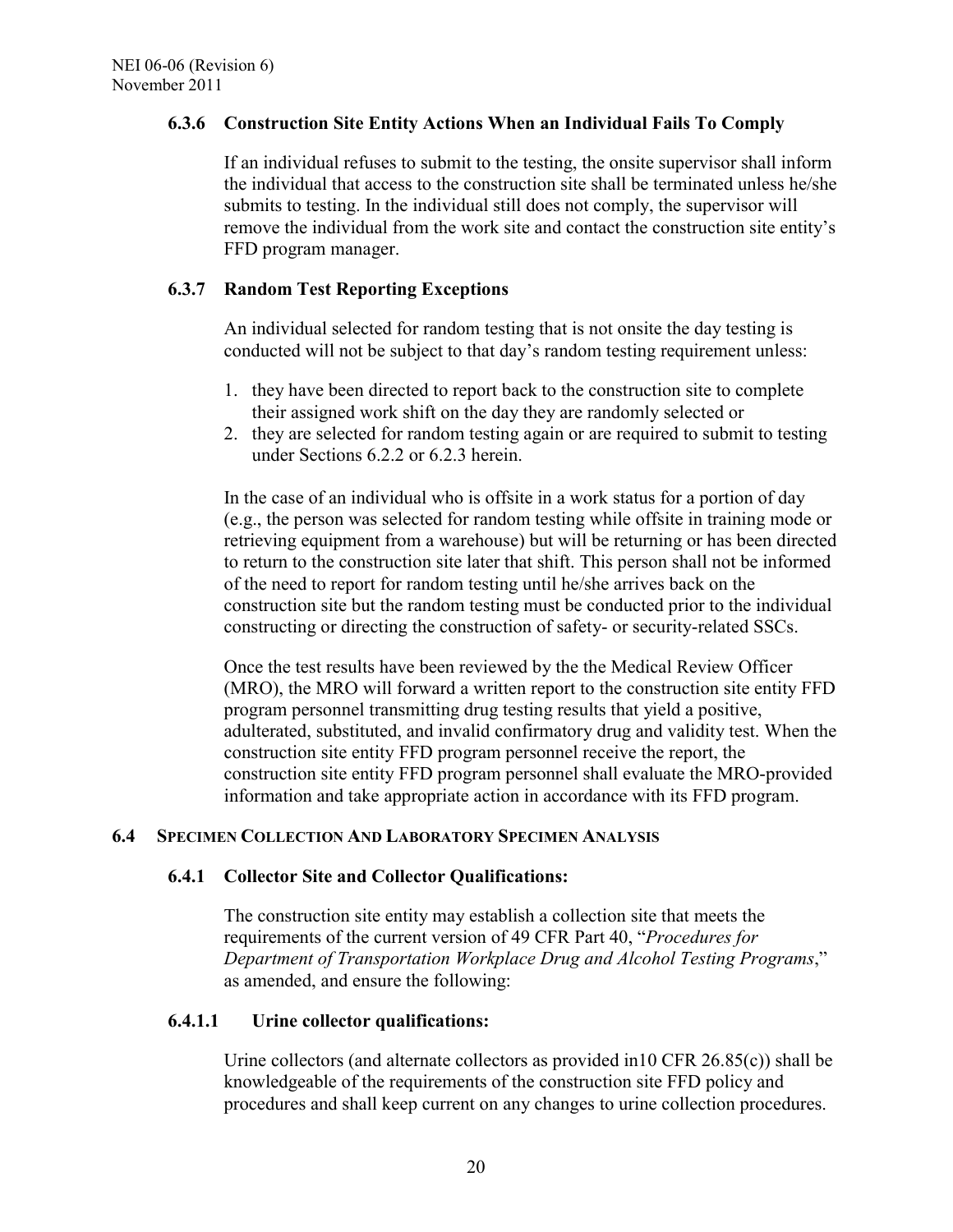Collectors shall receive qualification training that meets the requirements 10 CFR 26.85 and demonstrate proficiency in applying the requirements 10 CFR 26.85 before serving as a collector. At a minimum, qualification training must provide instruction on the following subjects:

- 1. All steps necessary to complete a collection correctly and the proper completion and transmission of the custody-and-control form;
- 2. Methods to address "problem" collections, including, but not limited to, collections involving "shy bladder" and attempts to tamper with a specimen;
- 3. How to correct problems in collections; and
- 4. The collector's responsibility for maintaining the integrity of the specimen collection and transfer process, carefully ensuring the modesty and privacy of the donor, and avoiding any conduct or remarks that might be construed as accusatorial or otherwise offensive or inappropriate.

# **6.4.1.2 Alcohol collector qualifications:**

Alcohol collectors shall be knowledgeable of the requirements of the construction site FFD policy and procedures and shall keep current on any changes to alcohol collection procedures. Collectors shall receive qualification training meeting the requirements of 10 CFR 26.85 and demonstrate proficiency in applying the requirements before serving as a collector. At a minimum, qualification training must provide instruction on the following subjects:

- 1. The alcohol testing requirements of 10 CFR Part 26;
- 2. Operation of the particular alcohol testing device(s) [i.e., the alcohol screening devices (ASDs) or EBTs] to be used, consistent with the most recent version of the manufacturers' instructions;
- 3. Methods to address "problem" collections, including, but not limited to, collections involving "shy lung" and attempts to tamper with a specimen;
- 4. How to correct problems in collections; and
- 5. The collector's responsibility for maintaining the integrity of the specimen collection process carefully ensures the privacy of the donor, and avoiding any conduct or remarks that might be construed as accusatorial or otherwise offensive or inappropriate.

# **6.4.2 Alternative Collection Sites**

Construction site entities may rely on a local hospital or other organization that meets the requirements of the current version of 49 CFR Part 40, "*Procedures for Department of Transportation Workplace Drug and Alcohol Testing Programs*" to collect urine specimens and conduct alcohol tests for the FFD program listed herein.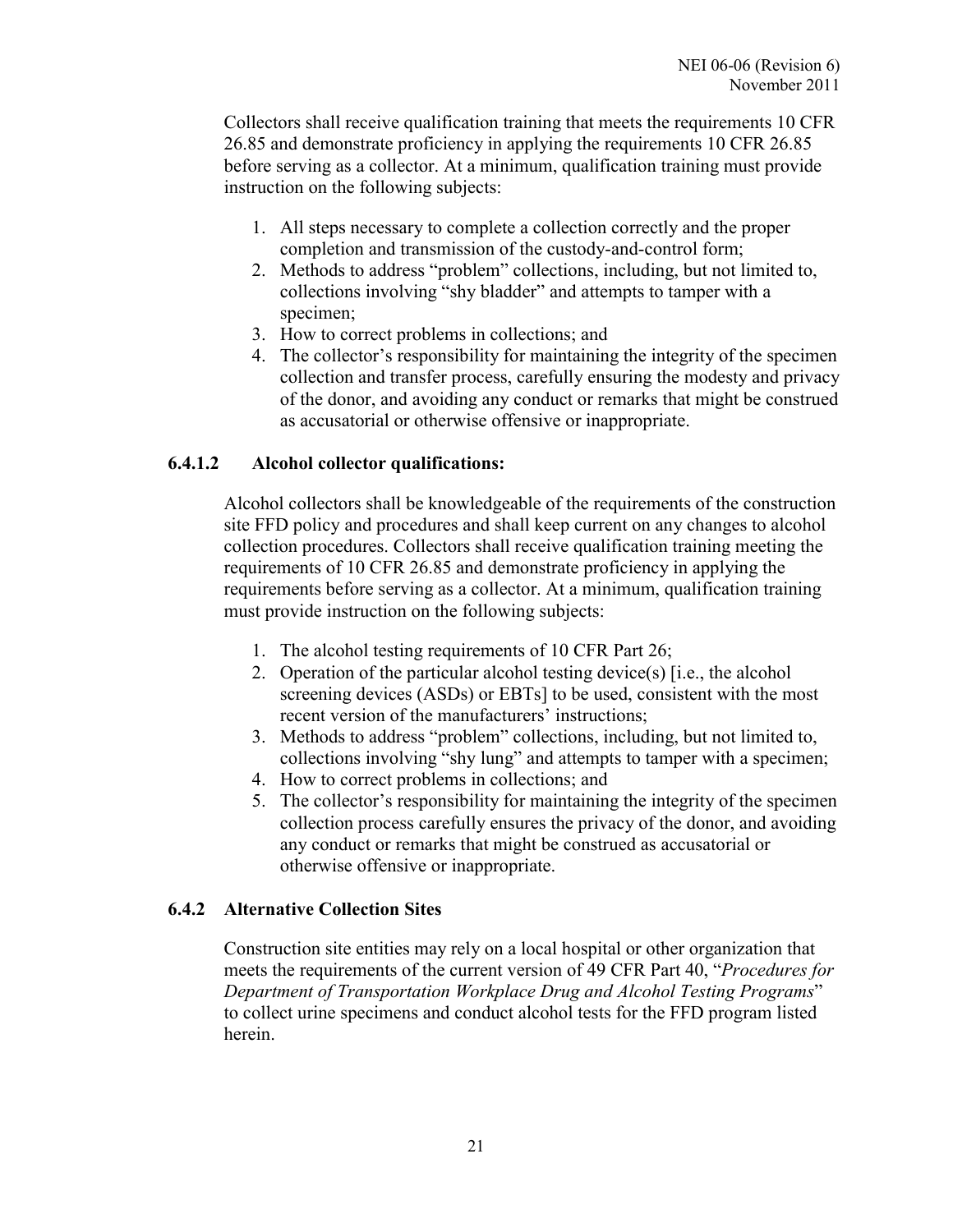# **6.4.3 On-site Licensee Testing Facility**

The construction site entity may use an on-site a licensee testing facility, whether located on or off site that meets the requirements of 10 CFR Part 26, Subpart F. If used, the licensee testing facility shall have an individual to be responsible for day to-day operations and to supervise the testing technicians. This individual(s) shall have at least a bachelor's degree in the chemical or biological sciences or medical technology or equivalent. He or she shall have training and experience in the theory and practice of the procedures used in the licensee testing facility, resulting in his or her thorough understanding of quality control practices and procedures; the review, interpretation, and reporting of test results; and proper remedial actions to be taken in response to detecting aberrant test or quality control results.

# 6.4.4 **Initial and Confirmatory Testing Methods**

Any initial test performed by a licensee testing facility or a HHS-certified laboratory and the confirmatory test performed by a HHS-certified laboratory shall use a process which meets the requirements of the Food and Drug Administration (FDA). Testing for drugs and drug metabolites will be conducted through the analysis of urine specimens or other process which meets the requirements of the FDA. Testing for alcohol will be conducted through breath measurement or oral fluids (e.g., saliva)

Analytic methods used for testing will be urinalysis, saliva oral fluid analysis, or any other method approved in 10 CFR Part 26. Testing that indicates the presence of alcohol, specific drugs, or drug metabolites, may or may not be an indication of impairment due to substance use. The final determination is made by the MRO. **Note**, as an example, a person who confirmed positive for a Schedule I drug of Section 202 of the Controlled Substances Act [21 U.S.C. 812] is considered unfit for duty, even if the drug was legally prescribed and used under State law.

Initial analysis and validity testing will be performed by either a licensee testing facility, a HHS-certified laboratory, or a HHS-certified instrumented initial test facility. Confirmatory analysis is performed by a HHS certified laboratory. Breath analysis may be performed at the construction site entity collection site or other site (e.g., local hospitals) as described herein that meets the requirements of 49 CFR Part 40, as amended.

## **6.4.5 Point-of-collection (POC) Alternate Specimen Collection and Alcohol Testing**

The construction site entity:

1. May elect to conduct, for example, oral fluid drug or alcohol screening as long as its collection procedures and testing of oral fluids meet or exceed the requirements in Subpart K regarding, in part, specimen integrity, cutoffs for drugs and drug metabolites, quality controls, protection of information, and chain of custody.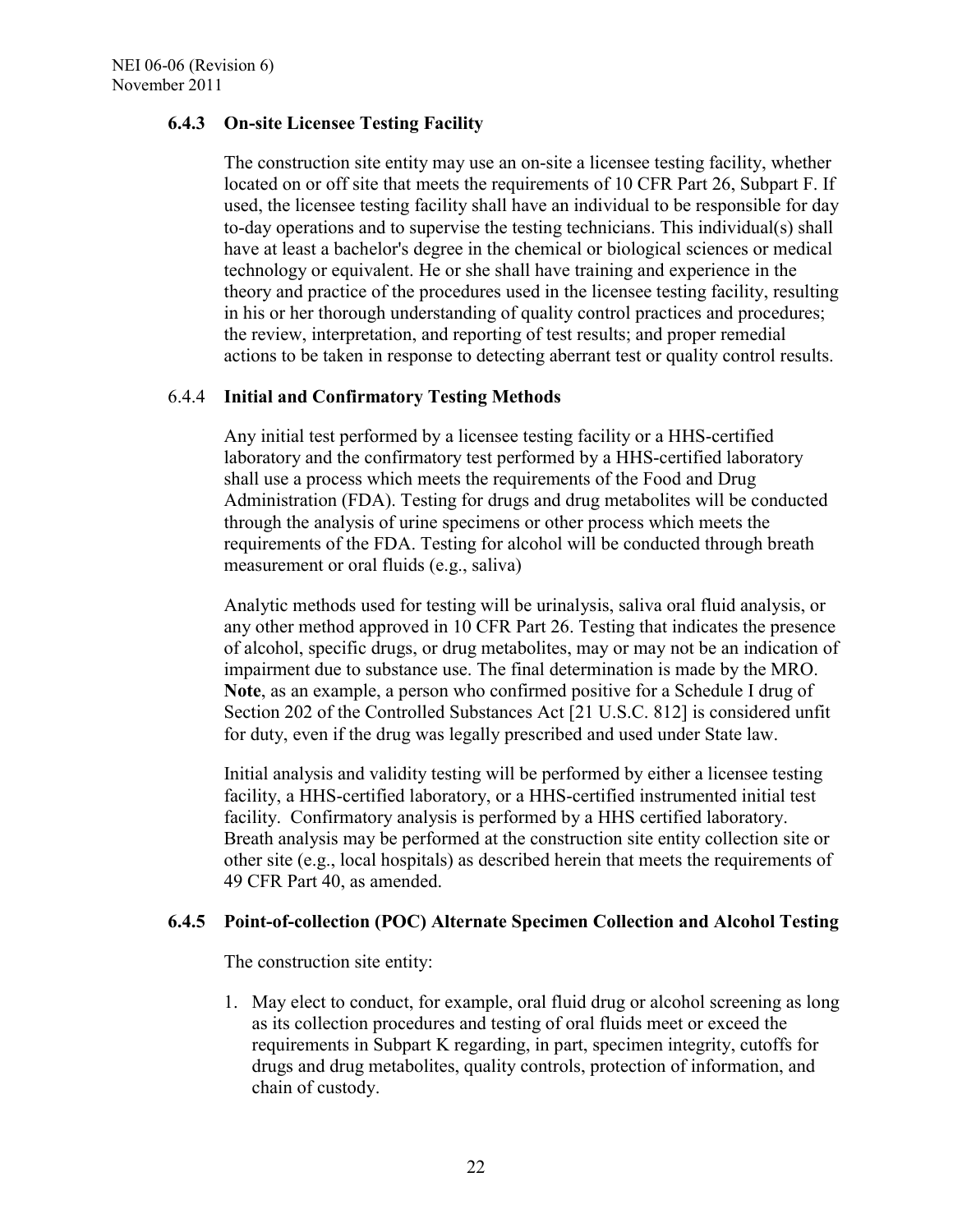- 2. Should ensure that the use of its selected POC apparatus tests drugs and drug metabolites at cutoffs specified in 10 CFR 26.133 or at comparable levels. For example, some POC equipment may not be optimized to detect delta-9 tetrahydrocannabinol-9-carboxylic acid (THC-COOH) because of cross reactivity to other metabolites. Therefore, the oral fluid result would not be comparable to a urine result as required by 10 CFR 26.405(d) and the construction site entity would need to establish an appropriate POC cutoff. This same type of comparable analysis is required by 10 CFR 26.405(f) if the construction site entity utilizes a laboratory that is comparable to an HHScertified laboratory for confirmatory analysis.
- 3. Should establish in procedures other alternate specimen collection considerations, such as: dry mouth, oral/salivary contamination, privacy, specimen security, preservation, information protection, custody, collection, and other considerations to meet the requirements of Subpart K.
- **4.** Should establish in procedures the process to be followed if an initial drug and/or alcohol screening test indicates the need for confirmatory analysis per 10 CFR 26.405(f).

**Note**: Where applicable, construction site entities, should assess whether their POC procedure requirements for POC testing (e.g., performed for follow-up, for cause, pre-assignment/pre-access, etc.) might need to be different than that established for continual (e.g., random) POC testing to provide reasonable assurance that the FFD Program for Construction remains effective.

# **6.4.6 Interpretation of Testing Results and Follow-up Activities**

Those specimens that test negative on the initial test are not subject to further testing unless they are suspected of having been substituted, invalid, adulterated or diluted.

Specimens with a confirmed positive laboratory result for drugs, other than alcohol, will be evaluated by the MRO who must determine whether there is a legitimate medical reason for the presence of that drug in that specimen. This may involve review of medication history, physical examination and/or personal interview.

A contractor/vendor (C/V) approved by the construction site entity to conduct testing in accordance with NEI 06-06 shall comply with the provisions of this guidance through the development and use of detailed procedures approved by the construction site entity..

## **6.5 SPECIMEN PROCESSING**

Construction site entity shall arrange for urine specimen collections and initial alcohol tests to be performed at the collection location as specified in the construction site entity procedures. The testing should be done as soon as practicable after appropriate medical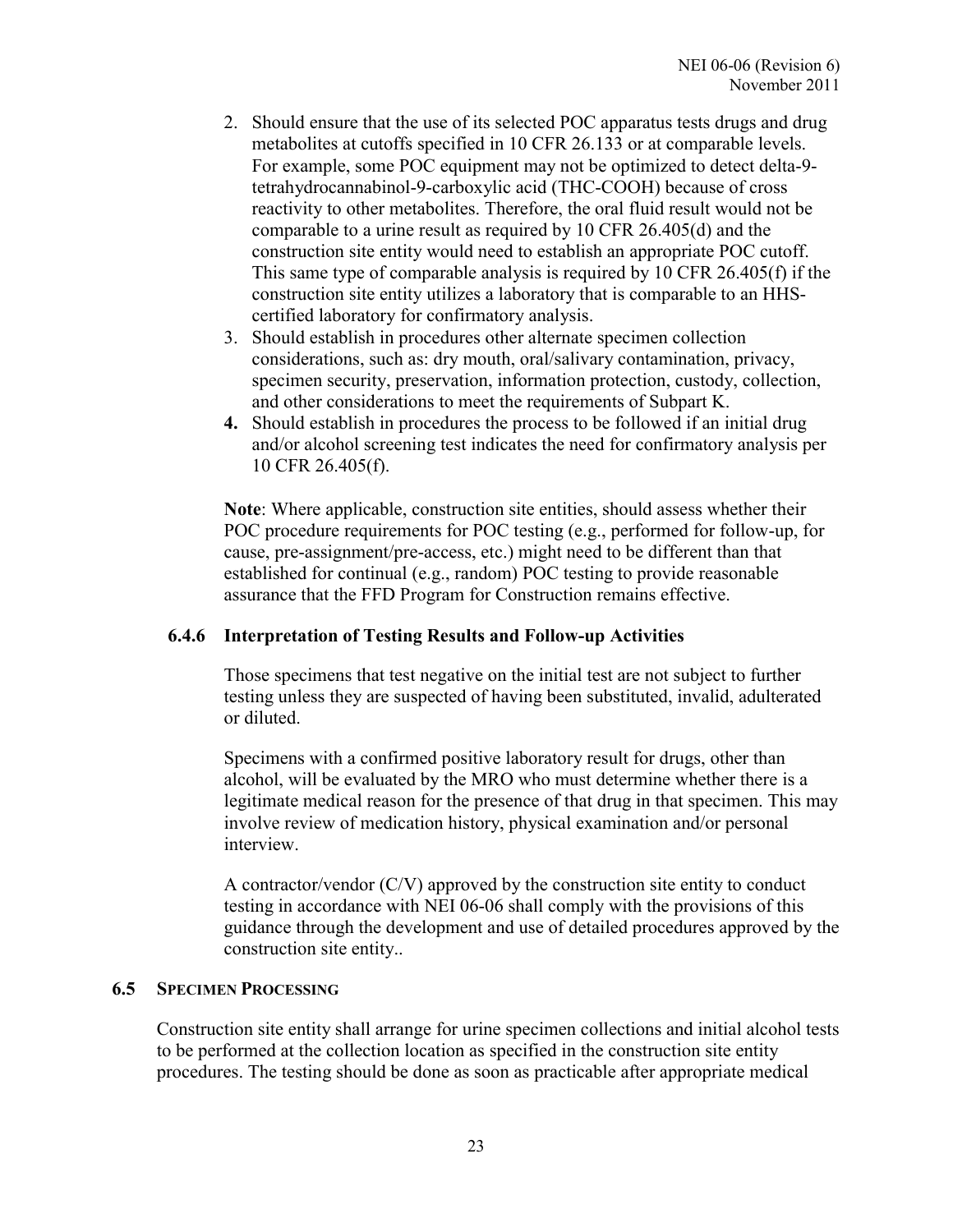care if required is rendered, as discussed in Section 6.6.2, "*For Cause*," subsections "*Post Accident*" and "*Notification Procedures*."

Collection site personnel shall arrange for the transfer of collected urine specimens to either the licensee testing facility or HHS-certified laboratory. The construction site entity shall take appropriate and prudent actions to minimize false negative results from specimen degradation. Specimens that have not been shipped to the HHS-certified laboratory or a licensee testing facility within 24 hours of collection and any specimen that is suspected of having been substituted, adulterated, or tampered with in any way must be maintained cooled to not more than 6  $\degree$ C (42.8  $\degree$ F) until they are shipped to the HHS-certified laboratory. Specimens must be shipped from the collection site to the HHS-certified laboratory or a licensee testing facility as soon as reasonably practical but, except under unusual circumstances, the time between specimen shipment and receipt of the specimen at the licensee testing facility or HHS-certified laboratory should not exceed two business days.

The specimen collection and alcohol testing process will be detailed in the construction site entity procedures and will meet or exceed the requirements of specimen collection as stated in 10 CFR Part 26. For alternative methods not described in 10 CFR Part 26 the construction site entity will develop detailed collection and specimen testing procedures which shall be provided to the NRC for approval.

# **6.6 POSITIVE RESULTS**

A positive confirmatory breath alcohol test indicates a violation of the FFD program.

A positive initial drug test result does not always indicate a violation of the FFD program. The MRO must review positive test results from the HHS-certified confirmatory analysis, determine whether a legitimate medical reason exists for the positive result, and make the final determination as to whether the test is a "confirmed positive" and the individual has violated the FFD program. If the MRO determines that there is a legitimate medical explanation for the confirmed positive test result from the HHS certified confirmatory analysis, and the drug was used in the manner and dosage prescribed, the MRO shall report the result as negative that no FFD policy violation has occurred. In this instance, a determination of fitness should also be performed if the MRO determined that the individual's medical condition may pose a potential risk to the individual's ability to safely and competently perform their assigned duties in a trustworthy and reliable manner.

Adulterated, substituted, diluted and invalid confirmatory drug and validity test results will also be subject to MRO review for final determination.

Only the MRO can authorize the reanalysis of the original specimen, or the analysis of an aliquot of a split sample. The donor must request the MRO to authorize reanalysis. Such reanalysis shall be conducted by an HHS-certified laboratory.

The MRO shall report all confirmed positive results (and for which analyte), adulterated, substituted, diluted, and invalid results to the construction site entity management person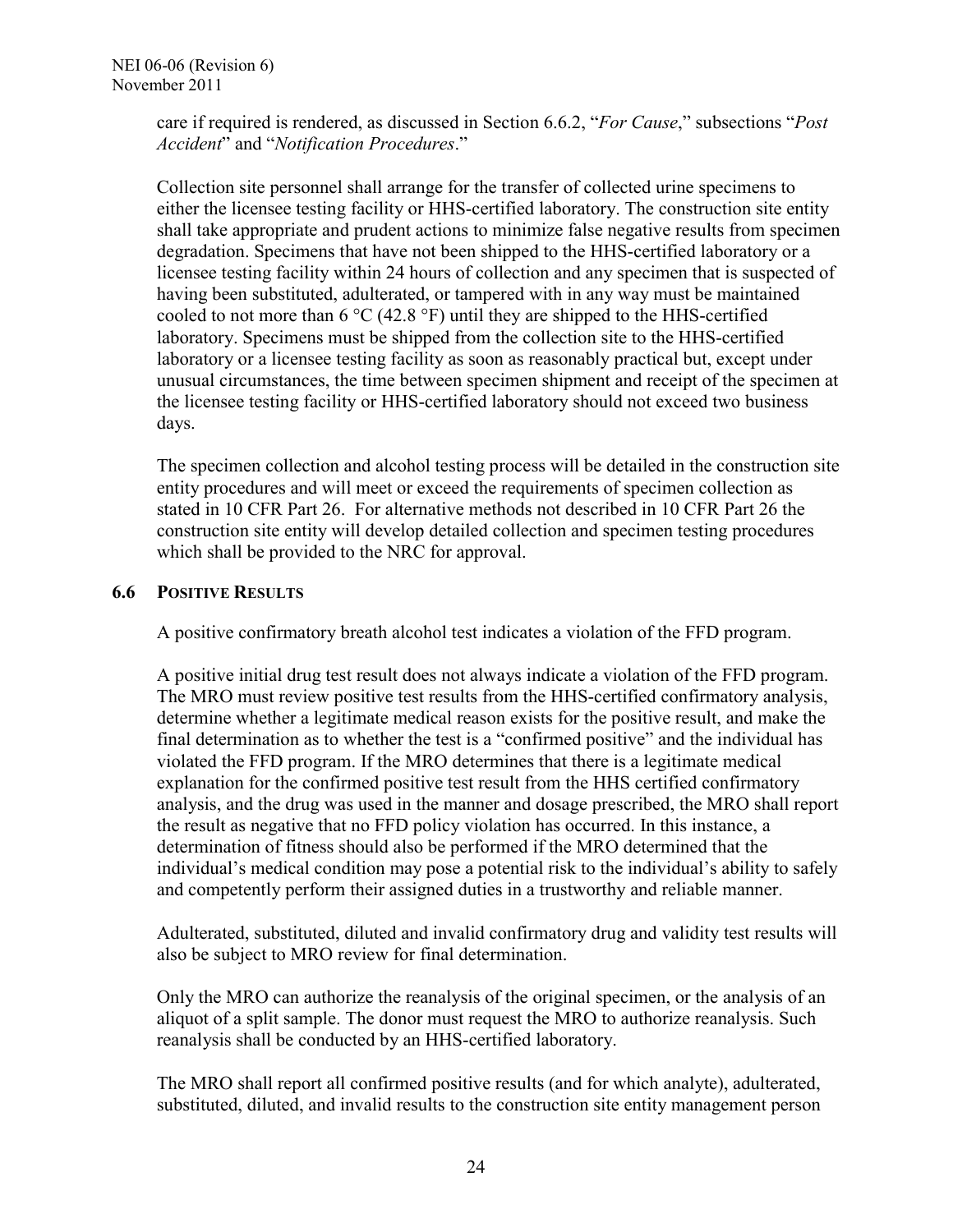responsible for the FFD program, without disclosing quantitative test results, and except as permitted in 10 CFR 26.411. The construction site entity shall ensure that appropriate action is taken as defined in the construction site entity procedures to deny the individual access to the construction site..

# **6.7 APPEAL/REVIEW PROCESS**

The construction site entity shall have an appeal/review process that is objective and impartial. Construction site entity appeal/review programs are not intended to modify, subjugate, or abrogate any review rights that currently exist for individuals with their respective employers.

An individual who has been denied access to the construction site or whose access has been terminated due to a violation of the FFD program shall:

- 1. Be provided the basis for the denial of access;
- 2. Have an opportunity to provide additional information and/or correct incorrect information contained on the record, and;
- 3. Be provided the opportunity to have the decision, together with any additional information, reviewed in accordance with the construction site entity appeal/review process as defined in the construction site entity's procedures. For example the appeal/review process may entail a separate review by another construction site entity manager who is equivalent or senior to and independent of the individual who made the decision to deny or terminate access to the construction site due to the program violation.
- 4. The determination from this independent review is final.

## **6.8 BEHAVIORAL OBSERVATION PROGRAM**

The construction site entity's Behavioral Observation Program is the primary means to detect behavior that may indicate possible use, sale, or possession of illegal drugs; use or possession of alcohol on site or while on duty; or any physical impairment or any cause that, if left unattended, may constitute a risk to public health and safety or the common defense and security.

Management and oversight personnel, identified in Section 2 of this document, that are responsible for observing individuals subject to a Behavioral Observation Program shall report any FFD concerns about individuals to the personnel designated in the construction site entity's policy.

Management and oversight personnel that are responsible to observe individuals subject to the Behavioral Observation Programs must be trained to have sufficient awareness and sensitivity to detect degradation in performance which may be the result of being under the influence of any substance, legal or illegal, physical or mental impairment which in any way may adversely affect their ability to safely and competently perform their duties. Training shall communicate the expectation of promptly reporting noticeable changes in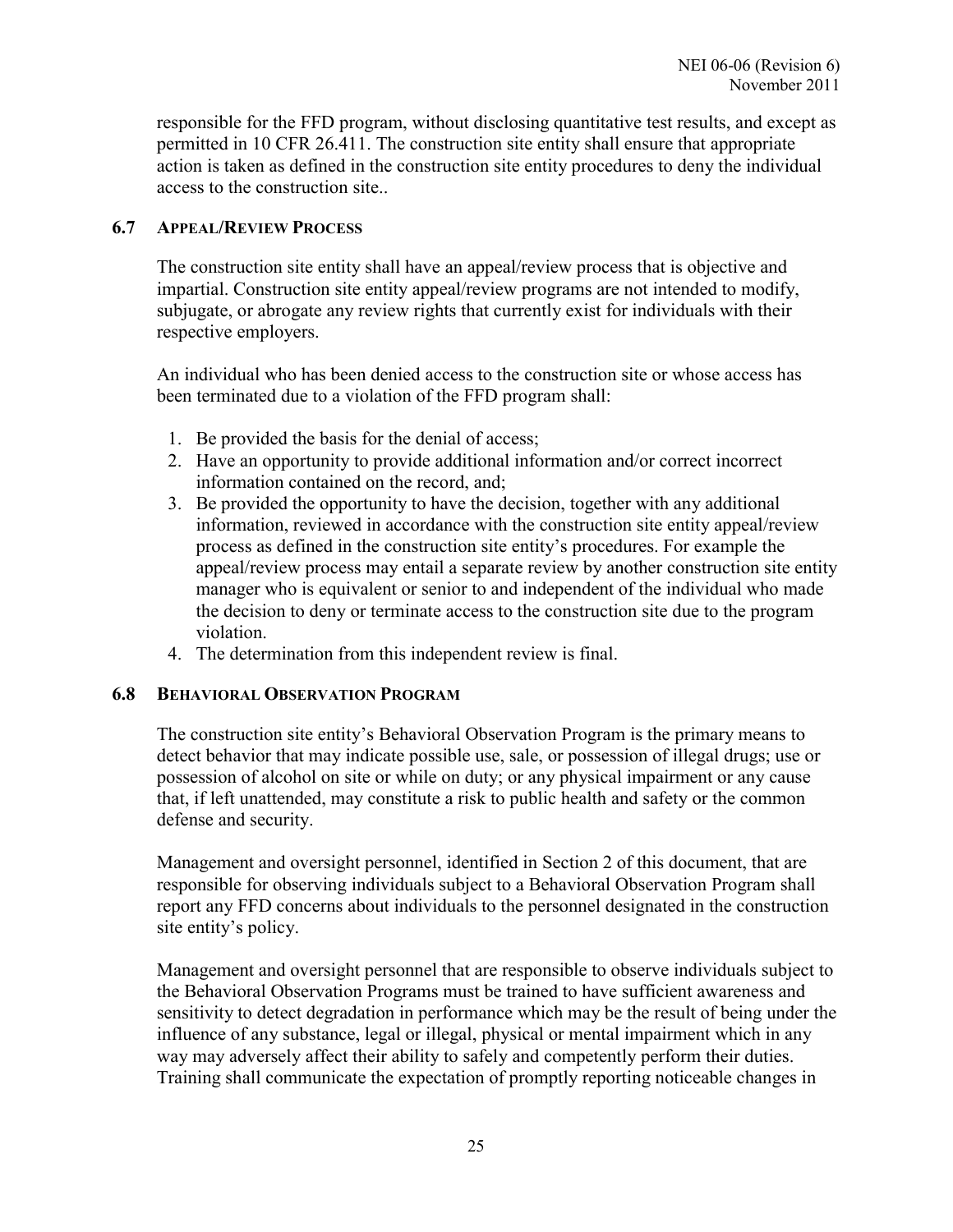behavior or FFD concerns about other individuals to the construction site entity designated personnel for appropriate evaluation and action in accordance with the FFD policy.

# **6.9 CONFIDENTIALITY OF INFORMATION**

Personal information, whether electronic or hardcopy, must not be disclosed to unauthorized persons. The construction site entity shall obtain a signed consent that authorizes the disclosure of the personal information collected and maintained under the construction site entity's FFD program before disclosing the personal information, except for disclosures to the following persons who are authorized:

- 1. A licensee's or other entity's representatives who have a need to have access to the information to perform their assigned duties under the FFD program, including determinations of fitness, FFD program audits, or some human resources functions;
- 2. NRC representatives;
- 3. Assigned MROs and MRO staff;
- 4. Appropriate law enforcement officials under court order;
- 5. The subject individual or his/her representative who has been designated in writing;
- 6. Persons deciding matters on review or appeal;
- 7. The presiding officer in a judicial or administrative proceeding initiated by the subject individual (see note below), or
- 8. Other persons pursuant to court order.

Note: For example, the presiding officer and a licensee's or other entity's attorneys of record defending the licensee in an alternative dispute resolution, judicial, or administrative proceeding that is initiated by the subject individual regarding a wrongful termination claim or action resulting from a violation of the license's FFD policy. The information disclosed to the presiding officer and the licensee's or other entity's attorneys must be limited to the subject individual's personal FFD information that is at issue in the proceeding, the information disclosed to the presiding officer must be identical to the information disclosed to the licensee's or other entity's attorneys, and the discloser of the information to the presiding officer and the licensee's or other entity's attorneys must include a binding stipulation that the presiding officer and the licensee's or other entity's attorneys will not make the information publicly available.

# **6.10 RECORDS**

The construction site entity must establish and maintain a system of files and procedures that clearly indicate that test records and associated documentation, including personal information about an individual collected for the purpose of complying with Subpart K, shall be retained and used with the highest regard for individual privacy and confidentiality.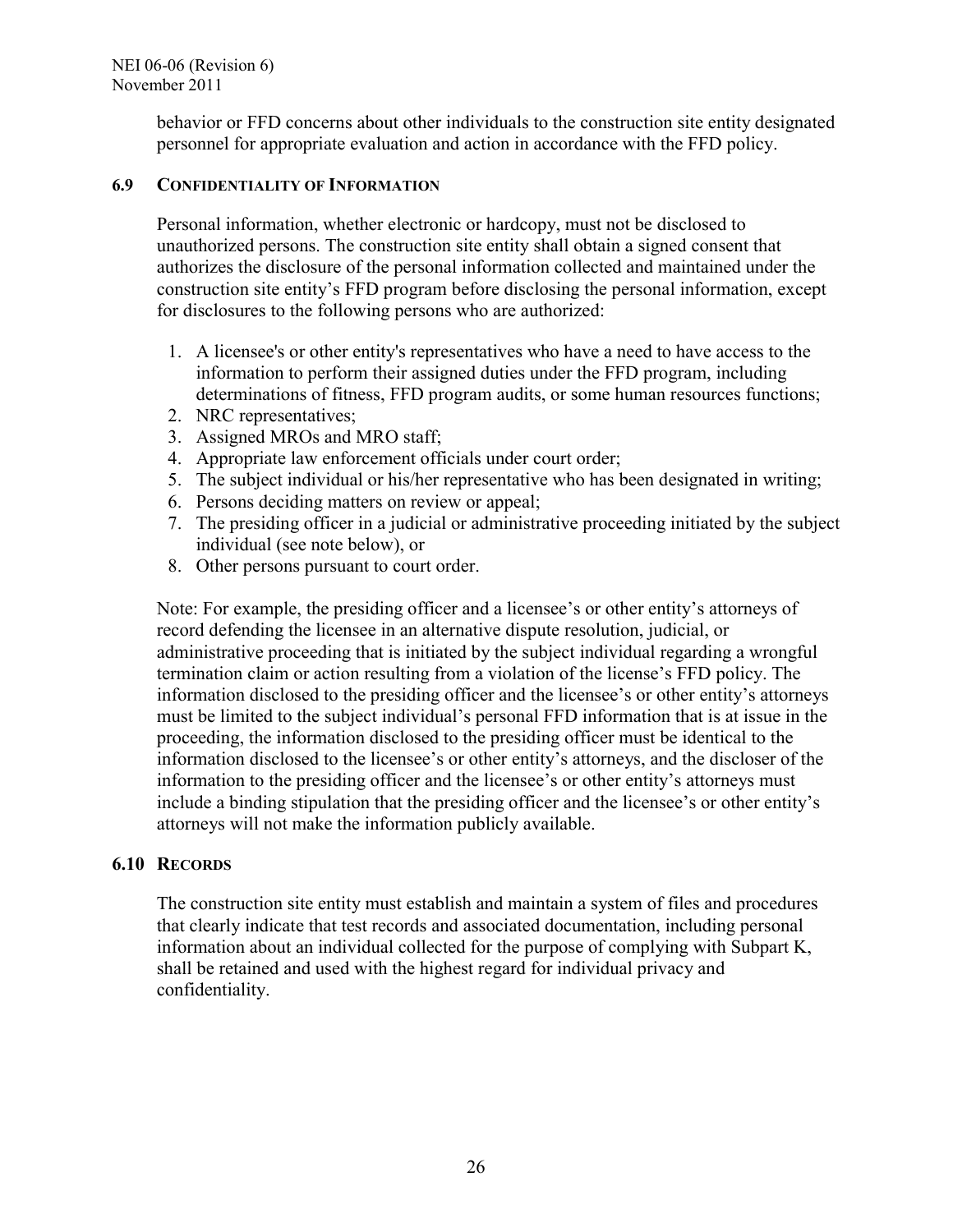# **6.10.1 Five Year Records Retention**

The construction site entity shall maintain for at least five (5) years after the construction site entity terminates or denies and individual's authorization **or** until the completion of all related legal proceedings, whichever is later records that, include:

- A list of the random pool (including all updates), a list of individuals selected for random testing for each day of testing, including those individuals selected but not tested, and the reason individuals were not tested.
- superseded versions of the written FFD policy and procedures
- procedures involving behavioral observation, protection of information, reviews conducted for FFD policy violations, audits, suitability and fitness evaluations, sanctions, and drug and alcohol selection, collection, testing (e.g., pre-assignment/pre-access, random, for-cause, post-accident, and follow-up), evaluation; test results;
- MRO evaluations;
- information used to make pre-assignment (i.e., authorization, access, consent, and termination) decisions including self disclosures, employment histories and suitable inquiries;
- Records pertaining to the determination of a violation of the FFD policy and related management actions;
- Records of any determinations of fitness;
- technical information and evaluations used to justify or support the conduct of alternate specimen sampling and licensee-selected drug and drug metabolite cutoff levels; and
- information, data, and reports necessary to implement the requirements of 10 CFR 26.417.
- NRC Operations Center reports by telephone within 24 hours; and
- Annual program performance reports for the FFD program.

# **6.10.2 Three (3) Year Records Retention**

The construction site entity shall maintain for at least three (3) years records that, include:

- Records of FFD training and examinations
- Records of audits, audit findings and corrective actions

# **6.10.3 Forty (40) Years or until the NRC Determines Records are no longer needed**

The construction site entity shall maintain for forty (4) years or Until the NRC determined the records are not longer needed any Five (5) Year denial of authorization or any permanent denial.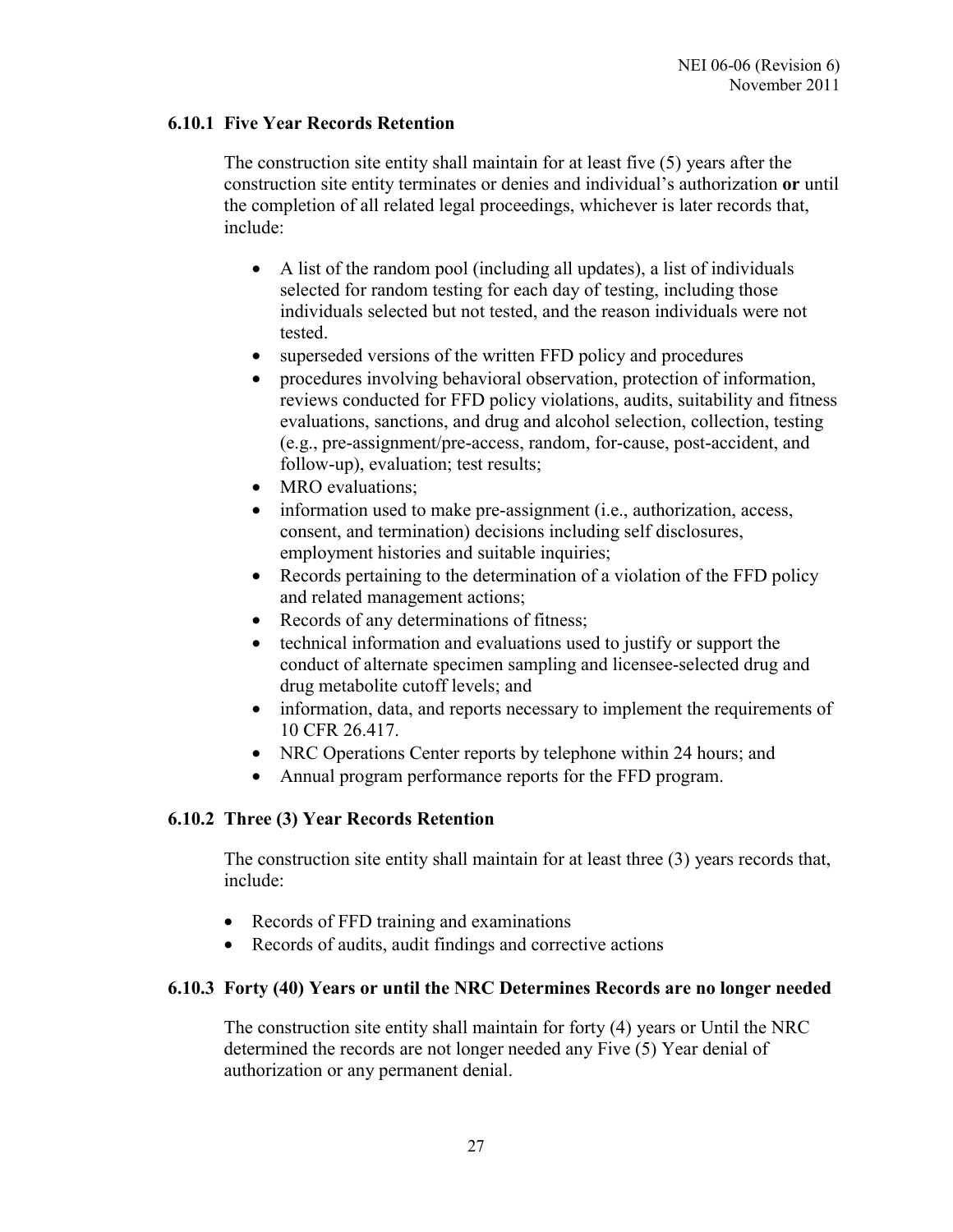# **6.10.4 Life of Agreement**

The construction site entity shall maintain until the life the of the agreement or until completion of all legal proceedings, whichever is later, written agreements for the provision of services supporting the FFD program.

# **6.10.5 For the length of employment by or contractual relationship with the construction site entity**

The construction site entity shall maintain for the length of employment by or contractual relationship with the construction site entity background investigations, credit and criminal history checks, and psychological assessments of FFD program personnel for the length of the individual's employment by or contractual relationship with the licensee or other entity, or until the completion of all related legal proceedings, whichever is later.

# **6.10.6 For the time the FFD program follows tests for drugs in addition to those specified in 10 CRR Part 26**

The construction site entity shall maintain records for the FFD program includes tests for drugs in addition to those specified in 10 CFR 26 or for those that used more stringent cutoff levels than 10 CFR 26 required for the time the FFD program follows these practices or until the completion of all related legal proceedings, whichever is later

## **6.10.7 Electronic Format Records**

For information stored or transmitted in electronic format, access to personal information will be controlled by password protection to control access to personal data and limiting data entry to each authorized individual's area of responsibility.

## **6.10.8 Hardcopy Records**

Hard copy records shall be maintained in secured storage or lockable file cabinets when not in review. Access to the FFD area where files and file cabinets are contained is limited to those authorized above.

# **6.11 REPORTING**

Construction site entities shall make reports to the NRC Operations Center by telephone within 24 hours after the entity discovers any intentional act that casts doubt on the integrity of the FFD program and any programmatic failure, degradation, or discovered vulnerability of the FFD program that may permit undetected drug or alcohol use or abuse by individuals who are subject to the FFD program. These events must be reported under 10 CFR 26.417, rather than under the provisions of 10 CFR 73.71; and.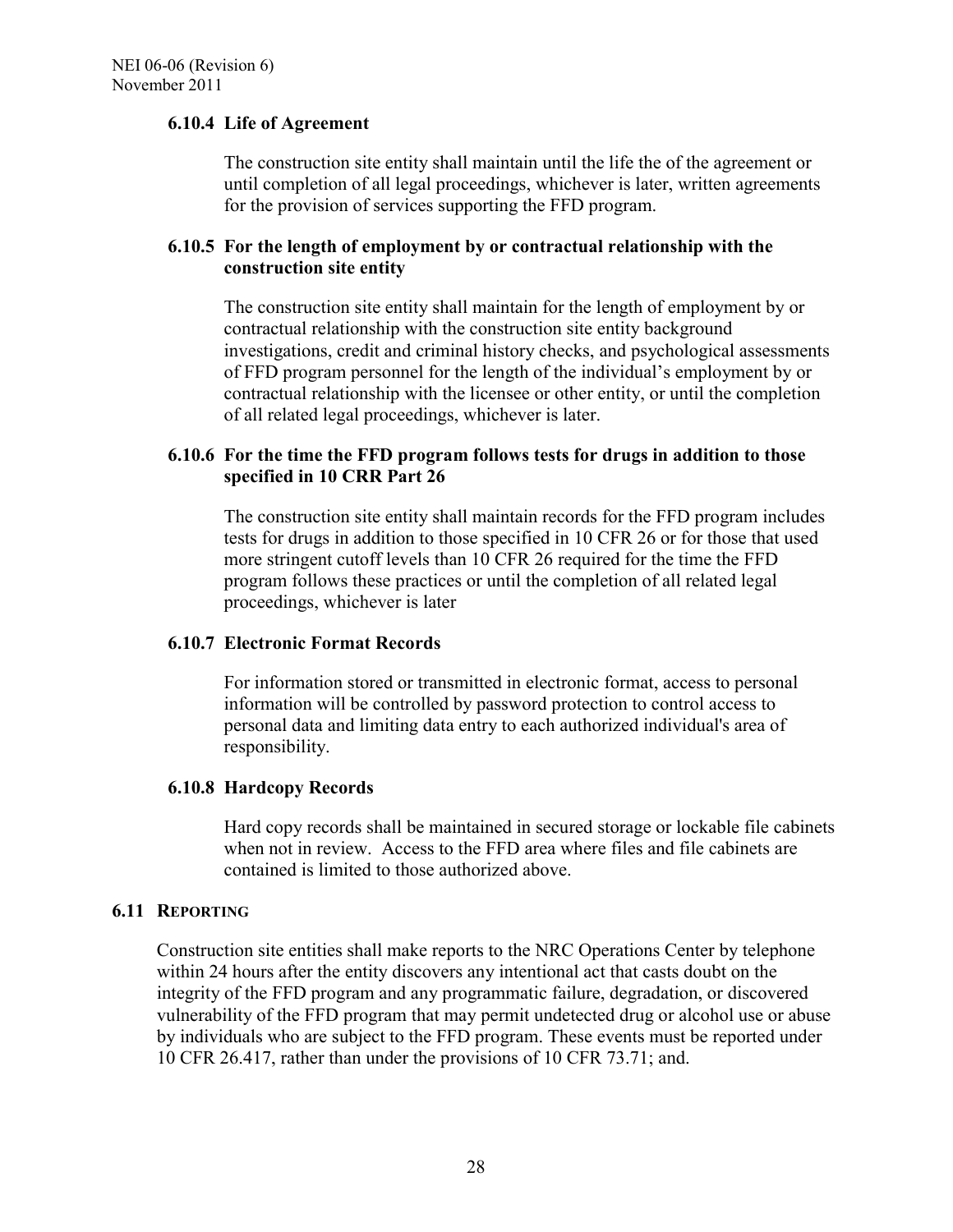Construction site entities, for example, should exercise prudent judgment in determining whether to report a particular construction-related FFD issue to the NRC Operations Center. The following examples are guidance to assist construction site entity reportability determinations:

- 1. An "intentional act that casts doubt on the integrity of the FFD program" could involve, but is not limited to, the following examples:
	- the unapproved notification of a person, to subvert the FFD program's normal notification procedure, that he/she will be selected for drug or alcohol testing on a certain day or at a certain time;
	- any actual unapproved diversion or subversion of a drug or alcohol specimen or its documentation while in construction site entity custody;
	- any actual tampering or unapproved alteration of onsite instrumentation or equipment used to analyze or store a drug or alcohol specimen; and
	- any actual collusion between any person with FFD-related program management access or authorization (e.g., an instrument calibration technician, computer software/hardware technician, FFD program personnel, supervisors, etc.) and any person subject to drug or alcohol testing to subvert the test.
- 2. Any programmatic failure, degradation, or discovered vulnerability of the FFD program that may permit undetected drug or alcohol abuse by individuals who are subject to the FFD program, could involve, but is not limited to, the following examples include the failure to:
	- conduct behavioral observation or perform pre-assignment/pre-access or random testing of persons who constructed or directed the construction of safety- or security-related SSCs;
	- implement an effective suitability and fitness evaluation (10 CFR 26.419) process that enabled unfit persons to construct or direct the construction of safety- or security-related SSCs; and
	- provide reasonable assurance that one or more of the 10 CFR 26.23, "Performance objectives," are met.

**Note**: Single occurrences or non-related multiple occurrences not representing a programmatic failure should not be reported.

- 3. Construction site entities should also consider making a report for the following persons, if found and confirmed to be unfit for duty during the onsite conduct of the described duty(ies):
	- a person maintaining or has applied to the NRC for a 10 CFR Part 55 license who directed or performed a safety-significant activity;
	- a Certified Fuel Handler (see 10 CFR Part 50.2) who directed or manipulated nuclear fuel;
	- (c) a security person performing NRC-required duties; or,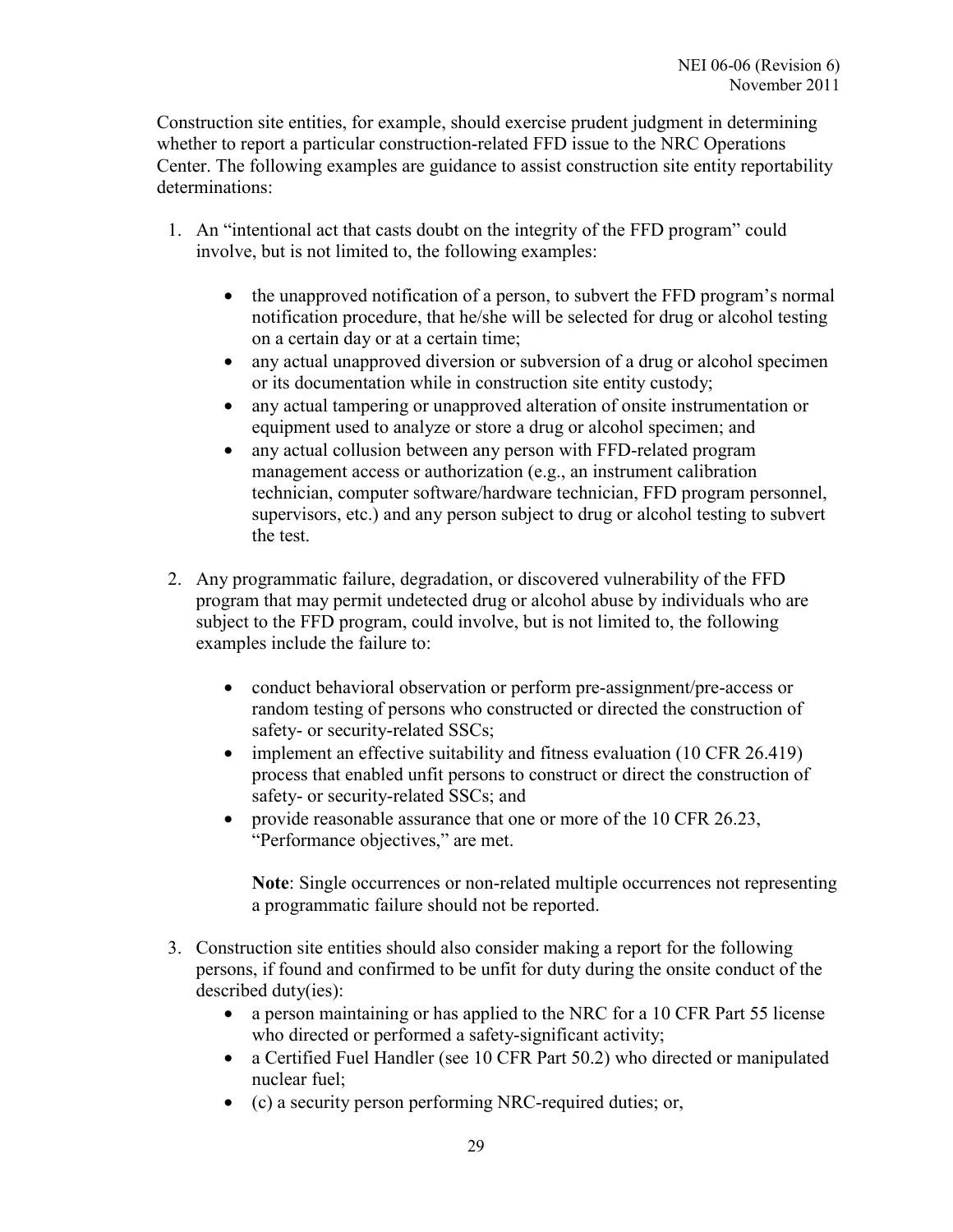- (d) a person who performed quality assurance/verification activities on an ITAAC-designated SSC.
- 4. If a construction site entity identifies that a particular 10 CFR Part 26, Subpart G, laboratory has a significant quality issue or a collection contractor has trustworthy and reliability concerns, and the issue meets the criteria in 10 CFR 26.417;
- 5. A person who did enter the construction site in possession or "constructive possession" of more than a personal-use quantity (e.g., a quantity established by State law) of an illegal drug, the issue should be reported.

FFD-reportable occurrences should be evaluated and documented (with appropriate protection of information, 10 CFR 26.411) by the construction site entity for the implementation of corrective actions (10 CFR 26.415(b)) to help assure the continuing effectiveness of the FFD program and to enable NRC inspection (10 CFR 26.417(a)).

# **6.12 ANNUAL PROGRAM PERFORMANCE REPORTS FOR THE FFD PROGRAM**

For the annual report:

- 1. The construction site entity should submit its FFD performance data for its construction site population excluding individuals covered under a co-located operating reactor site population.
- 2. If a construction site and an operating reactor site share employees, these shared persons should be reported (i.e., included) in the operating reactor FFD performance report.
- 3. The construction site entity should coordinate the reporting of C/V personnel with the C/V entity in order to preclude double counting of C/V personnel in the construction site entity's, licensee's and NRC's FFD databases.
- **Note**: If the reporting protocol of 1-3 above are not implemented, the construction site entity should, inform the NRC of the its particular reporting protocols in its 10 CFR 26.417 report so that the NRC's FFD database can be annotated.
- 4. If implementing electronic reporting, the construction site entity will need to submit the "Single Positive Test Form" for each occurrence, "Annual Reporting Form for Drug and Alcohol Tests," and the "Annual Fatigue Reporting Form," to satisfy the 10 CFR 26.417 reporting requirement.
- 5. The electronic reporting of the "Single Positive Test Form" will not satisfy the 24 hour telephone report to the NRC Operations Center pursuant to 10 CFR  $26.417(b)(1)$ .
- 6. If implementing electronic reporting, the FFD e-forms provide space and drop-down menus for the submittal of voluntary information. This voluntary information is currently not required by regulation (see 10 CFR 26.8, "Information collection requirements: OMB approval"). However, construction site entities should consider submitting this information as it will enhance consistency across the industry, the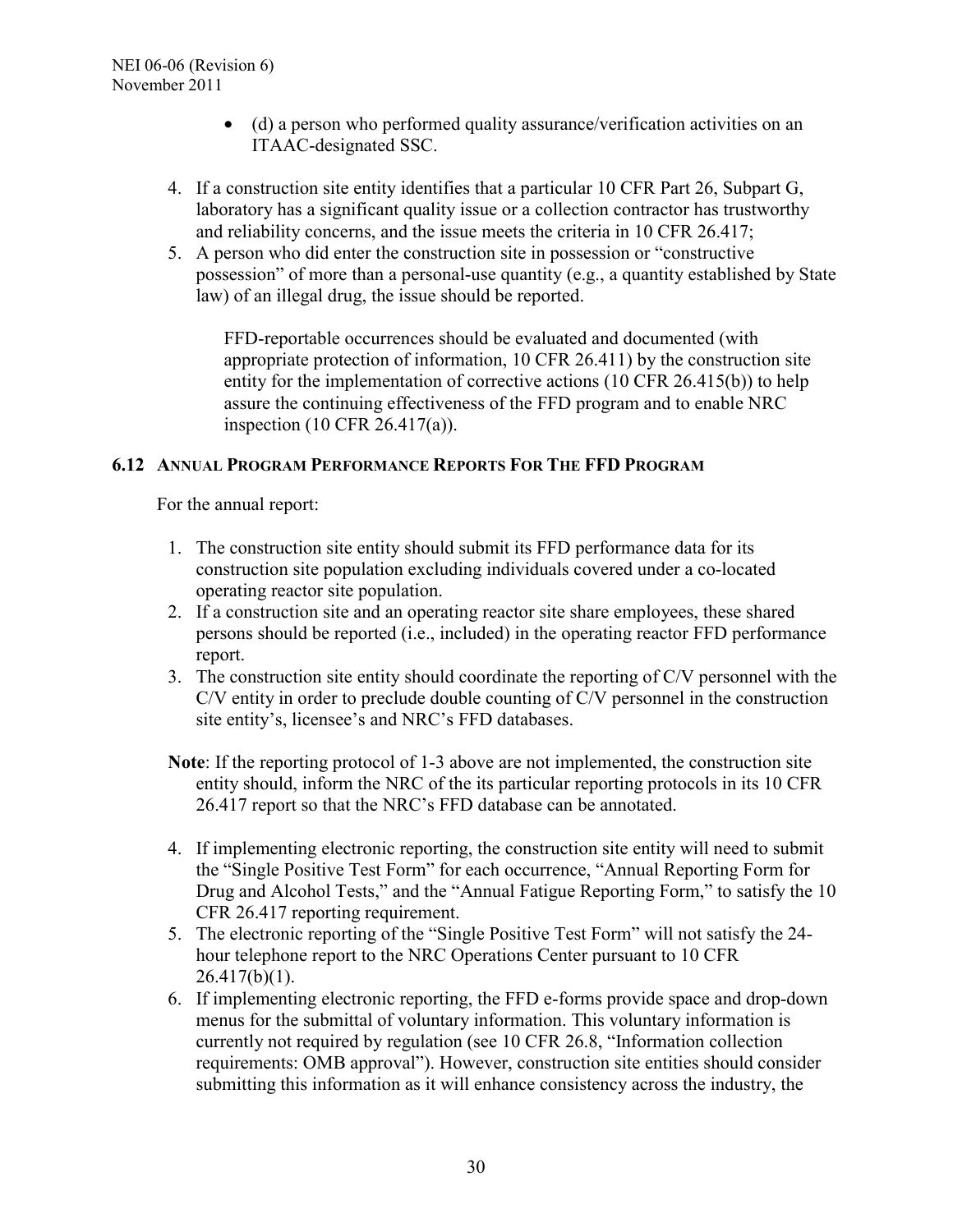NRC's FFD database, and the quality of NRC's assessment of construction site entity FFD performance.

7. The construction site entity shall ensure that the information protection requirements pursuant to 10 CFR 26.411 are applied to all FFD-related communications and correspondence. Privacy information and other personally identifiable information shall not be included on any reports or forms required by 10 CFR 26.417.

# **6.13 AUDITS**

Construction site entities who implement an FFD program shall ensure that audits are performed to assure the continuing effectiveness of the FFD program, including FFD program elements that are provided by C/Vs, and the FFD programs of C/Vs that are accepted by the licensee or other construction site entity.

Construction site entity shall ensure that these programs are audited at a frequency that assures their continuing effectiveness and that corrective actions are taken to resolve any problems identified. Construction site entities may conduct joint audits, or accept audits of C/Vs conducted by others, so long as the audit addresses the relevant C/Vs' services.

The following audits are required.

- 1. An audit evaluating a majority of the 10 CFR Part 26, Subpart B, program elements:
	- Within 12 months of the start of safety- or security-related construction
	- Prior to the earlier of when the Commission makes its 10 CFR 52.103 $(g)$  finding, the licensee's receipt of fuel assemblies on site, or when the protected area is established.
	- If performance data indicates an adverse trend that challenges a performance objective listed in 10 CFR 26.23, for the elements of concern.
- 2. An audit evaluating specific or functionally-related FFD program elements (such as: specimen collection and chain-of-custody; behavioral observation and for-cause testing; or MRO and SAE evaluations, documentation, and communication).
	- Within 3 months of initiating construction activities, an audit of pre-access/preassignment and random testing, determination of the random testing population, selection and notification, and specimen collection.
	- Program elements (10 CFR 26.403 though and including 10 CFR 26.419) on a periodic schedule, not to exceed a nominal 24 months period, as determined by the construction site entity.
- 3. Audits can be combined and performance dates managed in accordance with construction site entity procedures.
- 4. If adverse performance data exists necessitating the conduct of an audit, the construction site entity should schedule the conduct of its audit(s) as soon as reasonably practicable to maintain reasonable assurance that the FFD program